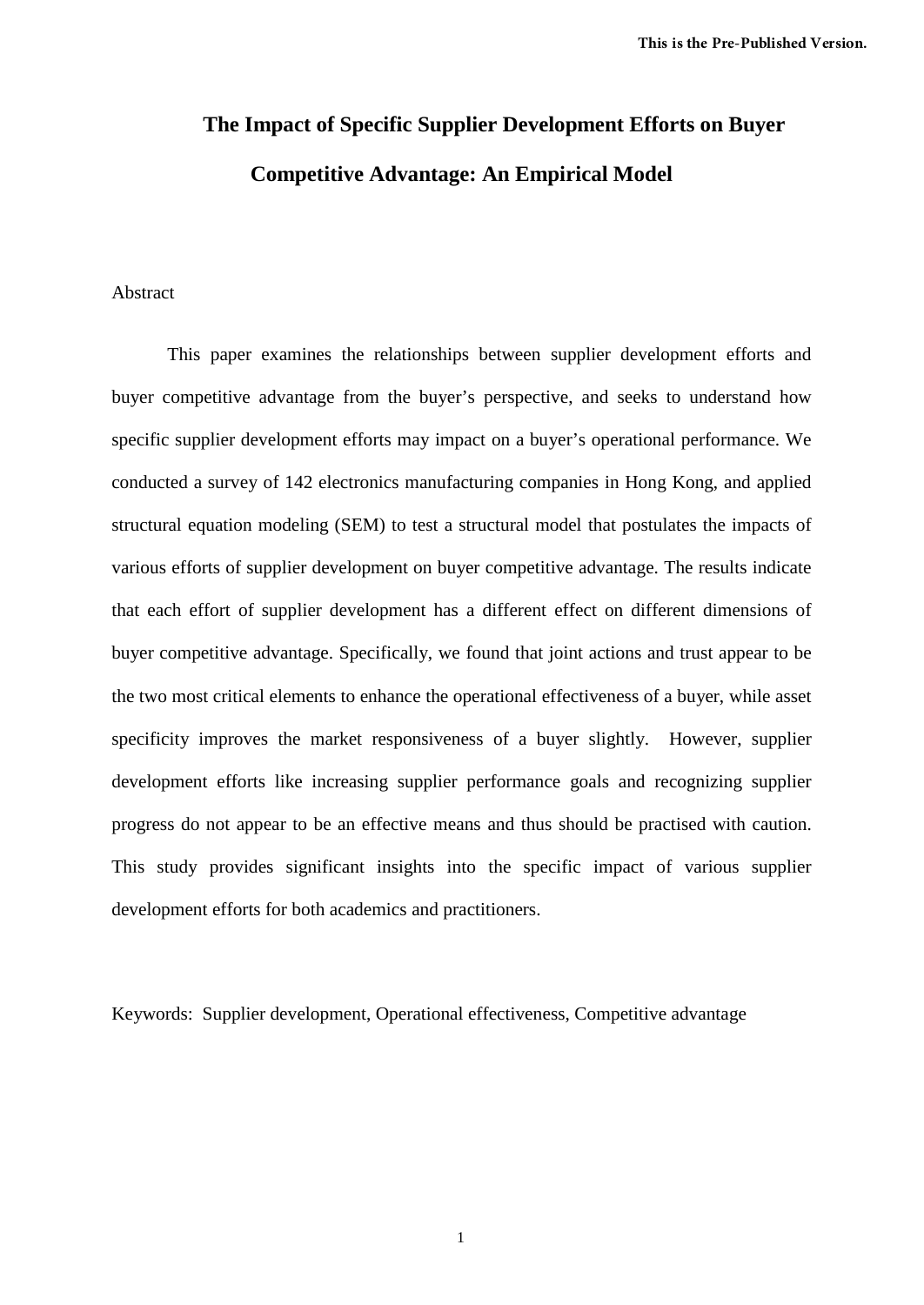# **1. Introduction**

Supplier development can be defined as any effort a buying firm expends on a supplier to increase the performance and capabilities of the supplier to meet the buying firm's own short-term or long-term supply needs (Krause and Ellram, 1997a). This study investigates the impacts of supplier development efforts on buyer competitive advantage. The primary research objective is to develop a descriptive model that postulates the possible relationships between supplier development efforts and buyer competitive advantage. The model adopts the buying firm's perspective as a basis for understanding the performance implications of supplier development and investigating how different characteristics of supplier development efforts influence buyer competitive performance outcomes.

As more and more manufacturing firms have realized the importance of the performance of their suppliers to the establishment and sustaining of their competitive advantage (Goffin et al., 2006; Li et al., 2006), purchasing research has begun to focus on supplier development programs and study how these initiatives impact on buyer and supplier performance (Hahn et al., 1990; Monczka et al., 1993; Hartley and Choi, 1996; Goffin et al., 2006). Of interest to this study are the findings in the purchasing literature that improvement in buyer and supplier performance occurs as a result of implementing effective supplier development programs (Watts and Hahn, 1993; Krause, 1997; Gunasekaran and Ngai, 2005).

However, what specific efforts of supplier development will uniquely contribute to buyer competitive advantage? The extant literature has indicated that supplier development activities (Li et al., 2005), among others, include: (i) increasing supplier performance goals (Monczka et al., 1993); (ii) providing suppliers with training (Galt and Dale, 1991); (iii)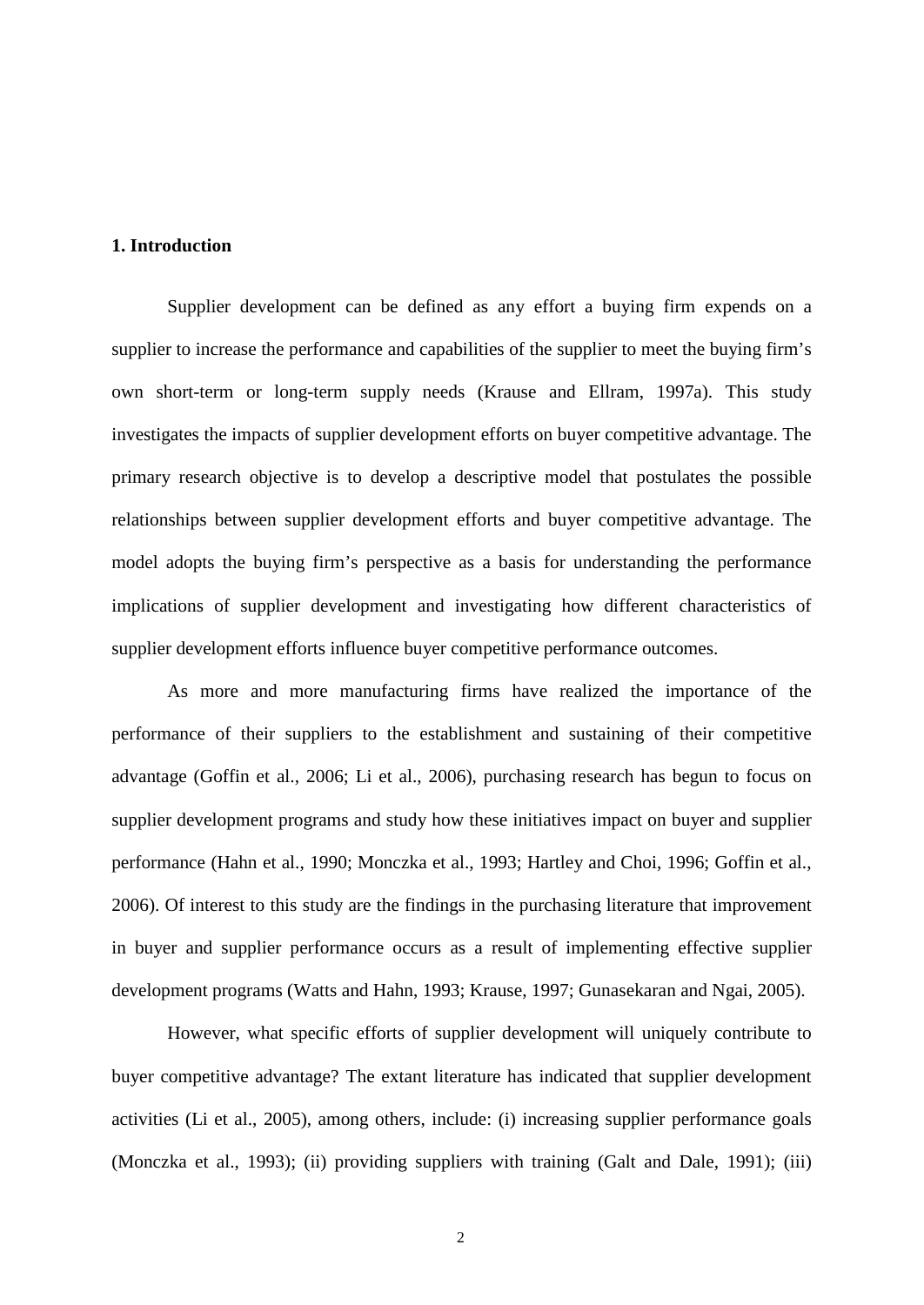providing suppliers with equipment, technological support and even investments (Galt and Dale, 1991; Monczka et al., 1993); (iv) exchanging personnel between buyer and supplier organizations (Newman and Rhee, 1990); (v) evaluating supplier performance (Giunipero, 1990; Watts and Hahn, 1993); and (vi) recognizing supplier progress in the form of awards (Galt and Dale, 1991; Curkvoic et al., 2000).

The purchasing literature on supplier development has extensively discussed the issues concerning the establishment of supplier development programs, and the characteristics, benefits, and management of such programs (Liker and Choi, 2004). It provides valuable information for managers and practitioners to understand the reasons for becoming involved in supplier development, the process of establishing supplier development programs, and the possible benefits that can be gained from supplier development (Reed and Walsh, 2002; Goffin et al., 2006).

However, there is still a limitation in the current research on supplier development. Although the literature has provided extensive research support for the assertion that supplier development is an integrated means of achieving and sustaining competitive advantage (Hahn et al., 1990; Monczka et al., 1993; Hartley and Choi, 1996; Burt et al., 2003), these studies have not identified the specific efforts of supplier development that contribute to buyer competitive advantage (Robinson and Malhortra, 2005). In addition, the literature has not empirically examined the specific impacts of various key supplier development efforts on buyer competitive advantage. The key issues to be addressed in the present study concern the examination of the role played by supplier development efforts in predicting buyer competitive advantage, and the interpretation of the relationships between supplier development efforts and buyer competitive advantage in the context of Hong Kong's electronics industry.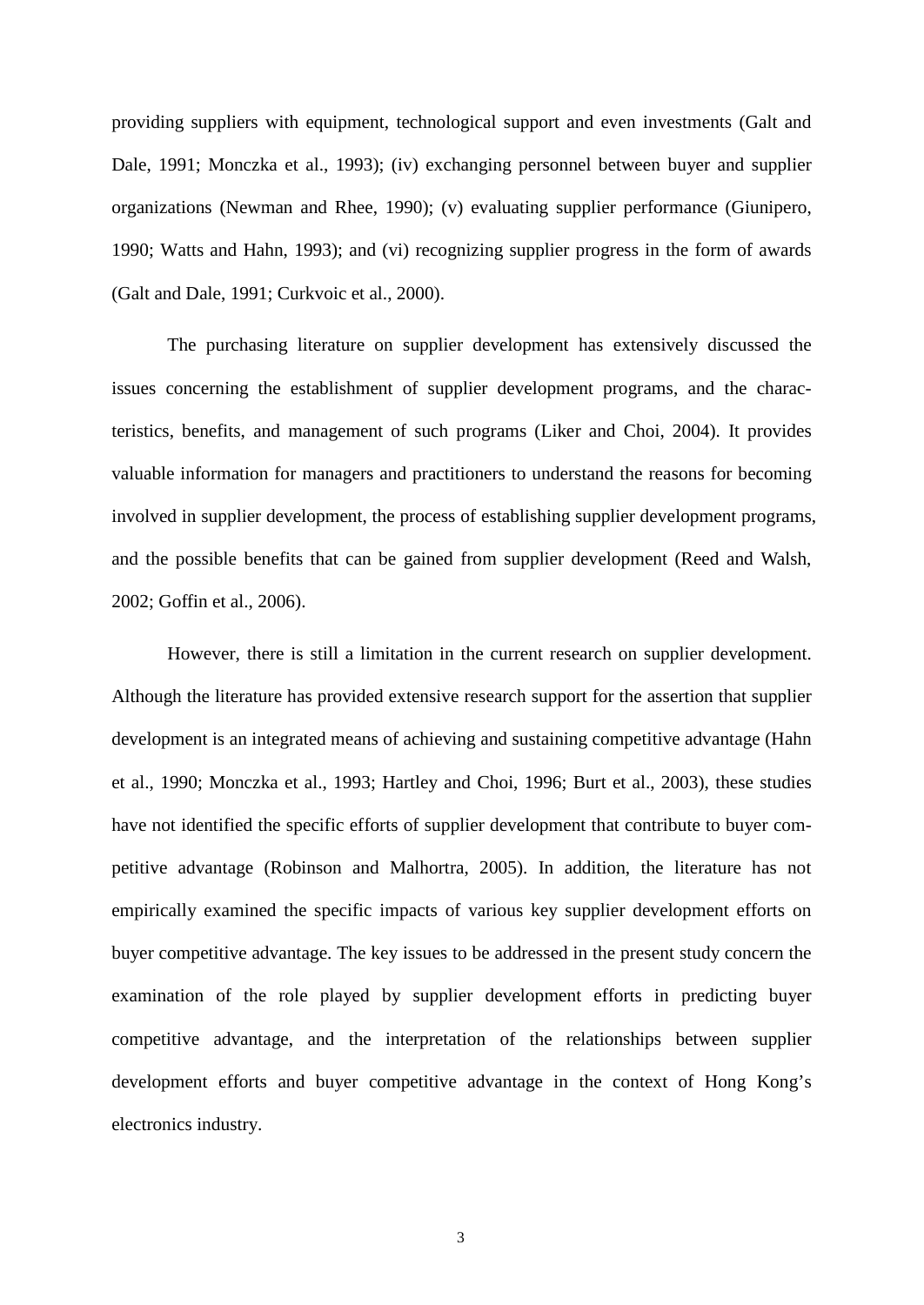We begin with a comprehensive review of the theoretical expositions of supplier development. We then describe how to use SEM to develop and analyze measurement models and structural models that link supplier development efforts to buyer competitive advantage based on the theoretical framework proposed in this study. The results of structural modeling are presented and analyzed, and finally the implications of the findings for future research and practice are discussed.

## **2. Literature Review and Hypothesis Development**

There is considerable theoretical support for the assertion that buyers' performance is enhanced through supplier development, especially investments in specialized assets (Williamson, 1985; Asanuma, 1989; North, 1990; Buvik and Gronhaug; 2000). Barney (1991) argued, based on the resource-based view of the firm, that firms that are able to accumulate resources and capabilities that are valuable, non-substitutable, and difficult to imitate will achieve a competitive advantage over competing firms. Supplier development could be considered as actions taken by a buying firm to strengthen the competitive capability of its suppliers. Improvements in performance will happen within the unique exchange relationships developed between the buyer and supplier firms. This will become unique resources and capabilities of the buying firm (Chen, Lin and Huang, 2006). Hence, ultimately, the buying firm will reap benefits from its supplier development efforts.

Economists have long recognized that "resource owners increase productivity through cooperative specialization" (Alchian and Demsetz, 1972). Perry (1989) pointed out that gains from trade between trading partners are enhanced by investments in assets that are specialized to their exchange. This suggests that a firm can choose to seek efficiency advantages by creating assets that are specialized in conjunction with the assets of a trading partner (Dyer, 1996). Supplier development is obviously a relation-specific program. The

4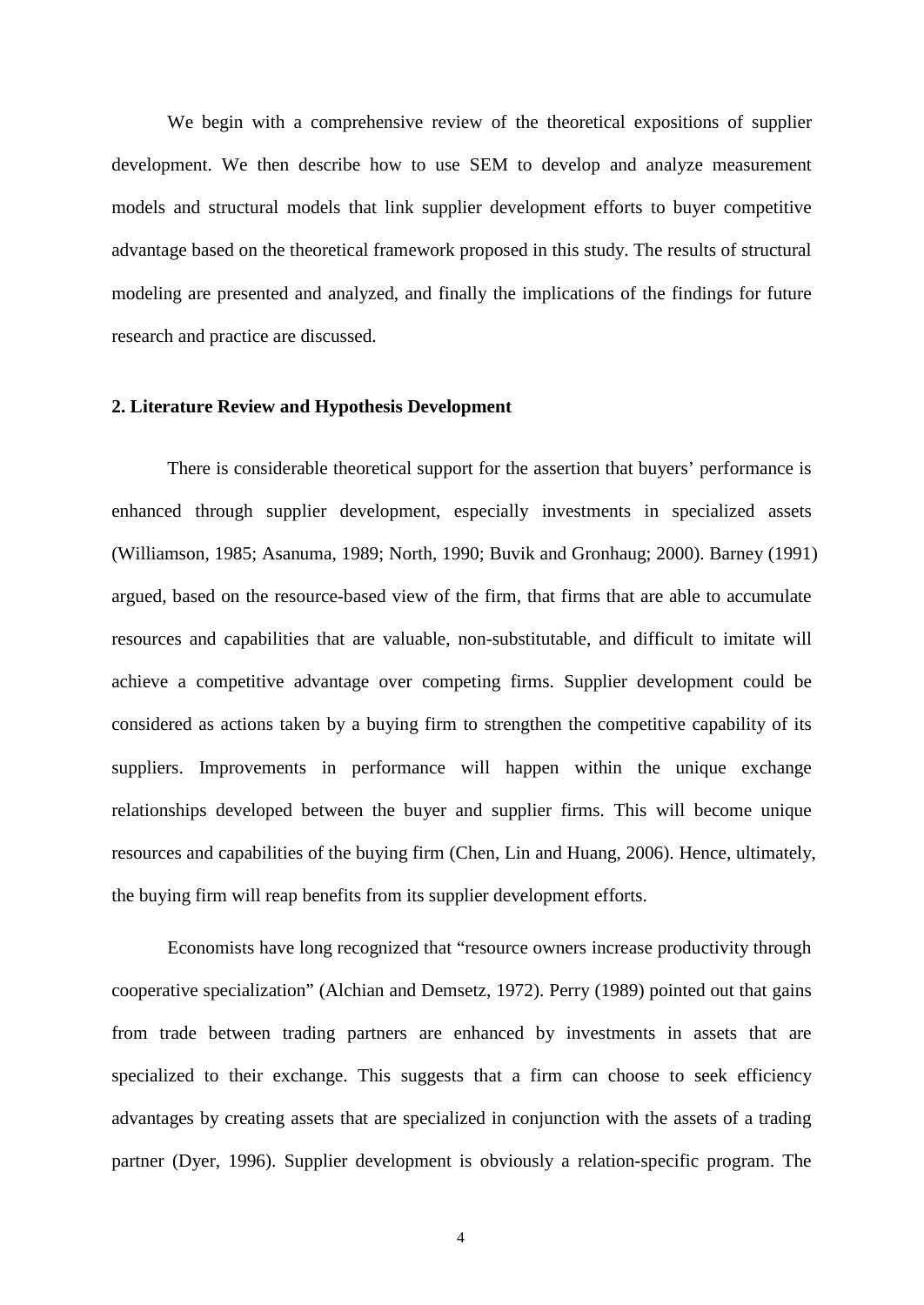buying firm expects to realize an advantage over competing firms by converting general assets (such as money, raw materials, commodities, general people skills) into specific assets and capability (Schoemaker and Amit, 1994; De Toni and Nassimbeni, 2000).

However, as recognized in transaction cost economics (TCE), increased specialization within a production network cannot be achieved without a cost. When transacting firms make investments in specialization, transaction costs arise because of the fear of opportunism. A central premise of TCE is that transaction costs increase as transacting firms make greater asset-specific investments. The standard reasoning is that as asset specificity increases, more complex governance structures are required to eliminate or attenuate the costs incurred from bargaining with the supplier who owns the specialized assets and, hence, who has increased its negotiating power (Williamson, 1985). Thus, transaction costs are presumed to increase with an increase in asset specificity.

However, Dyer (1996) found that Japanese transacting firms (parts suppliers and automakers) make greater asset-specific investments than their U.S. counterparts and that these investments are correlated with superior performance. These results are not particularly surprising since various studies have suggested that Japanese suppliers and final assemblers have close relationships and they are often part of a "keiretsu" group (Asanuma, 1989; Nishiguchi, 1994). However, it is particularly intriguing to find that Japanese transacting firms incur significantly lower transaction costs than their US counterparts, even though they have made greater asset-specific investments. These findings are important because they suggest that firms can simultaneously achieve the dual benefits of high asset specificity and low transaction costs – a condition that could be an important source of competitive advantage. Understanding how such a situation is achieved may provide important insights into effective inter-firm collaboration.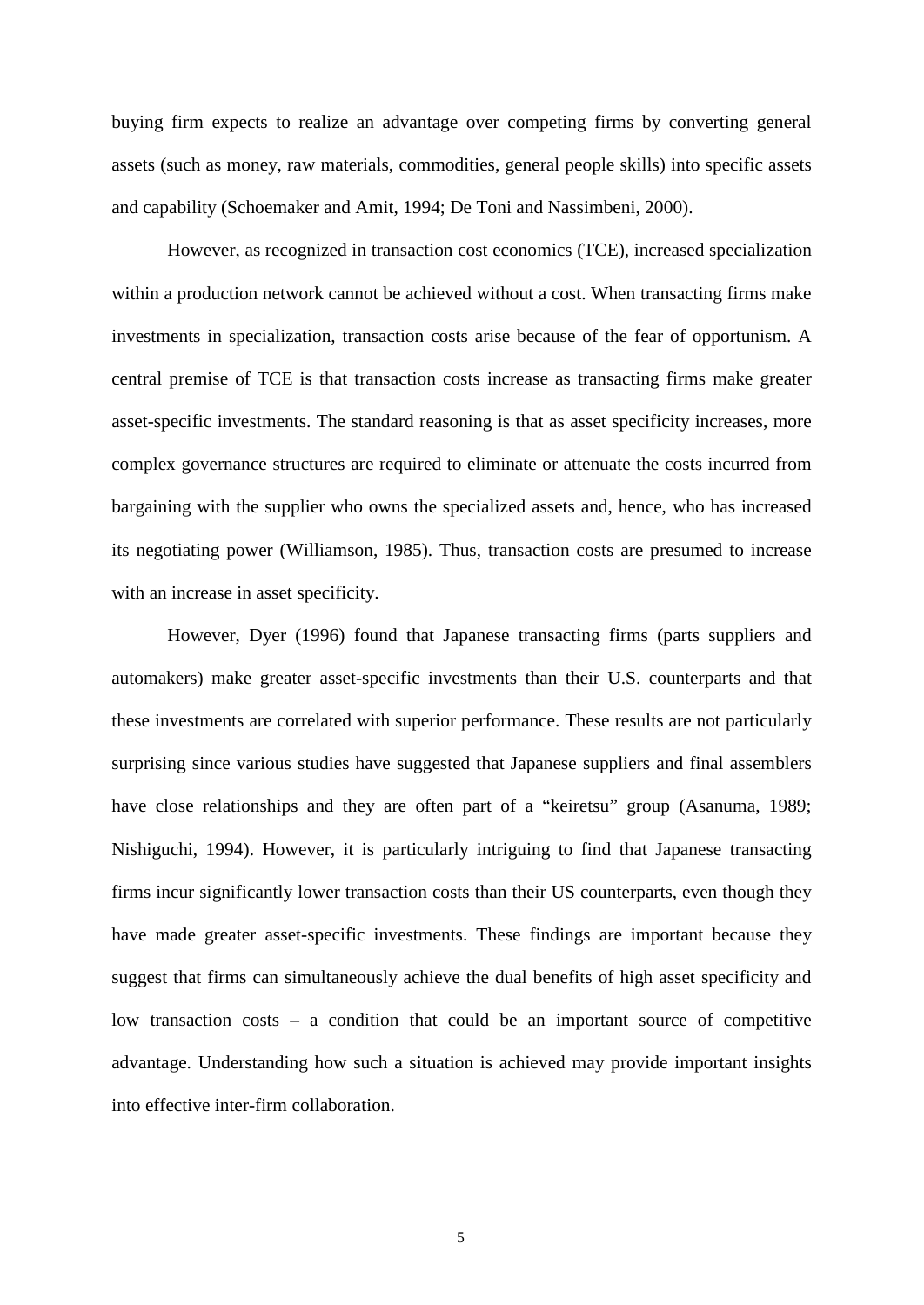Buying firms take a variety of efforts to improve their suppliers' performance and capabilities. These efforts can be classified into the following categories.

*Asset specificity* represents transaction-specific investments in the supplier by the buying firm (Williamson, 1985; Krause, 1999). It is the most important and central part of transaction-specific supplier development, which includes a buyer's direct investments in human or physical assets that are dedicated to a particular supplier. Examples include (1) a buyer's direct investment in assets specialized to the buyer and supplier's exchange (e.g., customized equipment and tools), and (2) a buyer's investments in training suppliers with transaction-specific know-how or providing technical support personnel to suppliers (Joshi and Stump, 1999; Donk and Vaart, 2005). Dyer (1996) noted that relation-specific investments could make suppliers more willing to make customized items for their customers, allow both parties to communicate more efficiently, shorten product development cycles, and reduce procurement costs.

*Joint action* represents in-depth cooperation between buyers and suppliers on certain activities that are important for improving the performance of both parties (Joshi and Stump, 1999). For example, buyers may participate in the management of suppliers' operations, and suppliers may assist buyers in product development (Lin et al., 2005). As the extent and scope of joint activities increase, both the buyer and supplier firms move towards closer relationships (Heide and John, 1990).

*Performance expectation* represents buyers' expectation of suppliers' performance improvement (Krause, 1999). Lascelles and Dale (1989) indicated that increasing supplier performance goals is an efficient way to motivate suppliers. In addition, rewards for suppliers' improvement are a stimulating vehicle that offers market-based incentives to suppliers based on their performance. These are designed to induce suppliers to improve their performance based on their desire for increased business with the buying firm.

6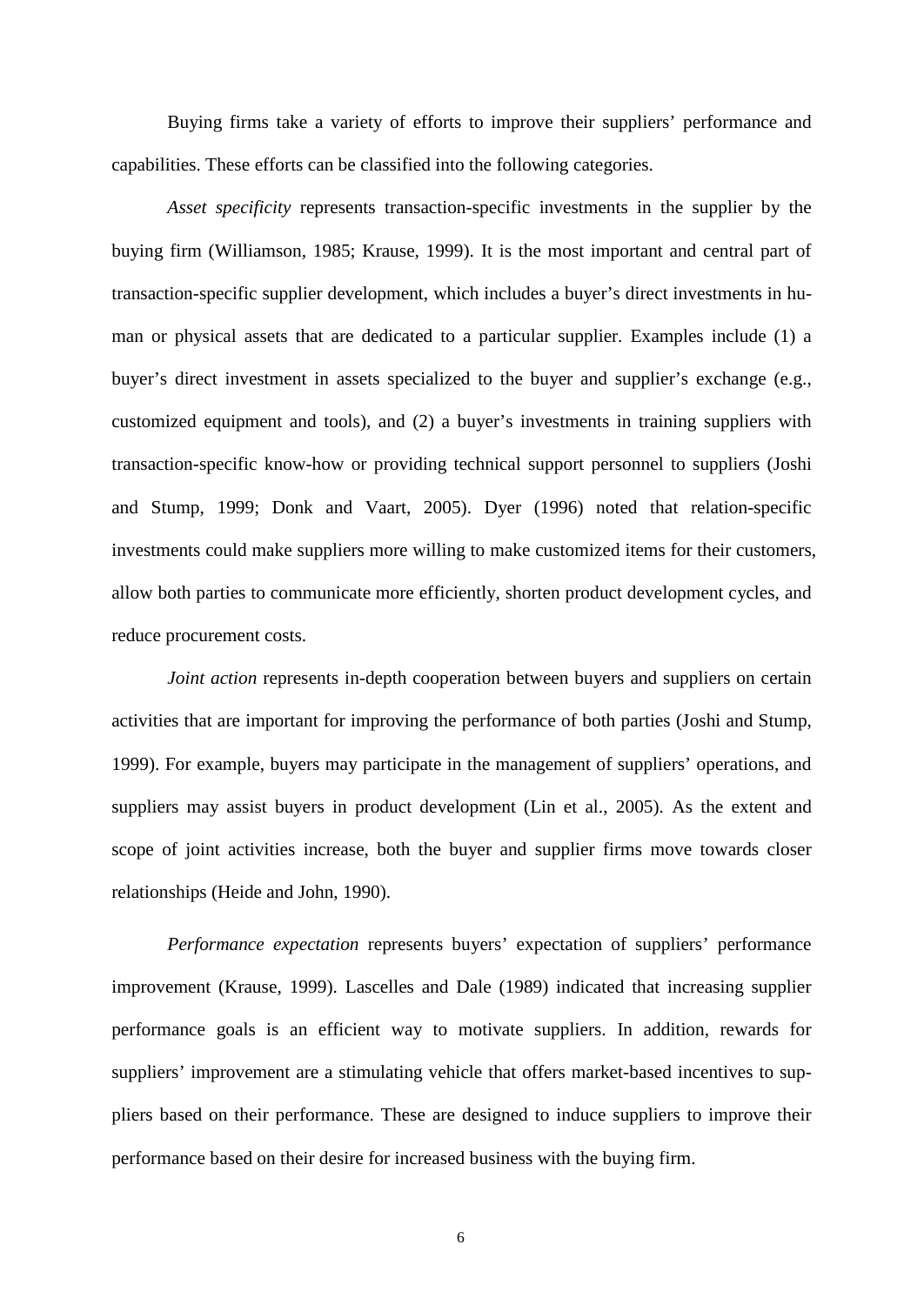*Trust* too is an important factor. Transaction-specific investments will increase a buyer's dependence on the particular trading relationship with its suppliers, and expose it to greater risk and uncertainty (Krause, 1999; Fynes et al., 2005). Therefore, according to the transaction cost theoretic perspective (Williamson, 1985), buyers must safeguard against the hazards of opportunism of their suppliers. Usually, contracts are viewed as the primary formal means of safeguarding transactions (Dyer, 1996). However, trust has been argued as a more effective and less costly means for safeguarding specialized investments (Hill, 1995). Furthermore, Joshi and Stump (1999) suggested that the buyer's trust in the supplier should enhance the effect of buyer asset specificity on joint action in buyer-supplier relations.

As shown in Figure 1, a model that links supplier development efforts to buyer competitive advantage is proposed and investigated in this research. The model is developed based on the above theoretical expositions of various supplier development efforts and their possible links to buyer competitive advantage. In essence, the model is founded upon the belief that supplier development is a key component in determining the buyer firm's competitive success (Hahn et al., 1990; Monczka et al., 1993; Hartley and Choi, 1996). The model posits that each of the supplier development efforts yields competitive advantage improvement to the buyer firm (Wagner et al., 2005). The following hypotheses are formulated from the model.

- H1: Asset specificity is directly related to operational effectiveness and market responsiveness.
- H2: Joint action is directly related to operational effectiveness and market responsiveness.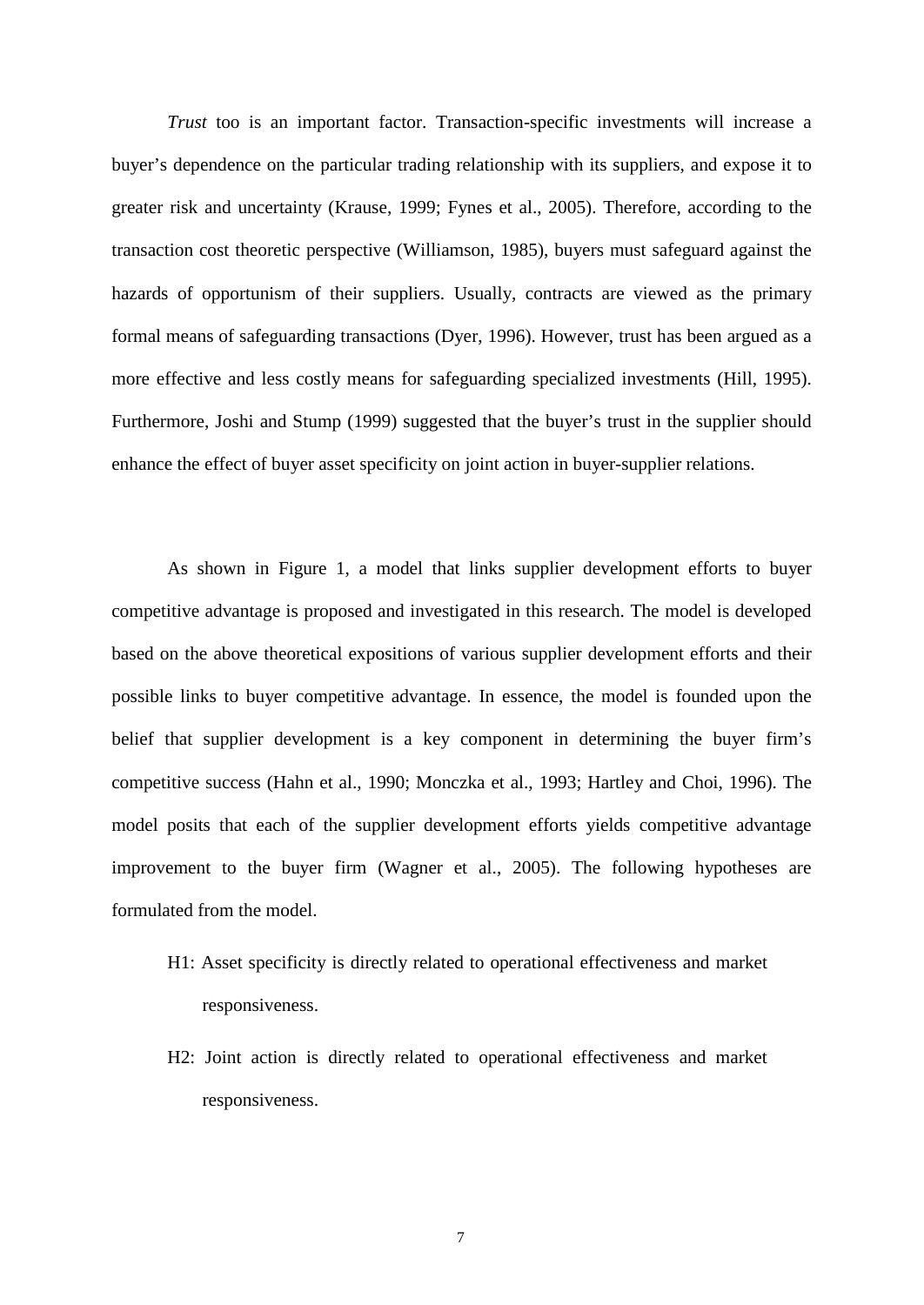- H3: Performance expectation is directly related to operational effectiveness and market responsiveness.
- H4: Trust is directly related to operational effectiveness and market responsiveness.
- H5: Operational effectiveness is directly related to market responsiveness.

# **3. Methodology**

# *3.1 The survey*

The survey methodology was used to gather data and test the research hypotheses. The survey instrument was developed based on an extensive review of the literature. The review examined the literature in the areas of supplier development, buyer-supplier relationships, and transaction cost economics. In addition, the literature in the areas of partnership and strategic alliance was examined for identifying other constructs pertinent to this study.

The survey included multiple scale items for each of the research constructs. The survey instrument was pre-tested with three purchasing executives, one from each of three electronics manufacturing companies that participated in the pilot study. They were invited to review the questionnaire to ensure readability, eliminate ambiguity, make sure that closedended questions had a complete array of possible responses, and identify any other concerns that came to their attention. The questionnaire was also critiqued by two academics with expertise in purchasing and supply, who were invited to review the survey items for ambiguity and clarity, and to evaluate whether individual items appeared to be appropriate measures for their respective constructs. Minor modifications were made to the research instru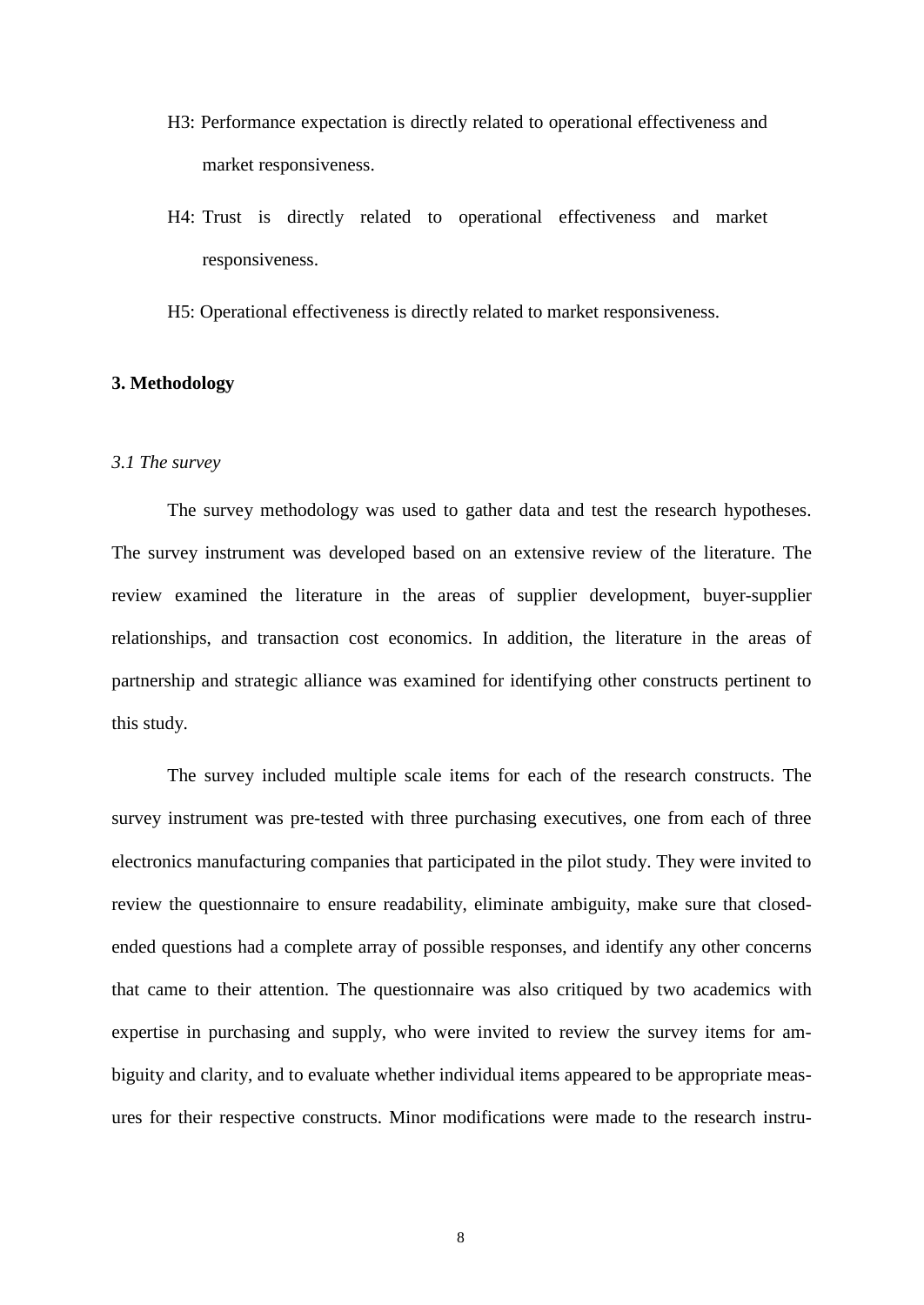ment based on the comments from these two sources. The finalized questionnaire was then used for conducting the survey.

## *3.2 Measures*

*Asset specificity:* Four items were selected as indicators of this construct. These include: "provide this supplier with training in statistical process control (Galt and Dale, 1991)"; "assign support personnel to this supplier's facilities (Newman and Rhee, 1990)"; "provide this supplier with capital for new investments at their facilities"; and "provide this supplier with equipment or tools for process improvement (Galt and Dale, 1991)".

*Joint action:* Two items were chosen as indicators of joint action. These include: "collaborate with this supplier in eliminating non-value added activities existing in their processes (Hahn et al., 1990)"; and "involve the supplier in the buyer's product design and development (Watts and Hahn, 1993)".

*Performance expectation*: The indicators of performance expectation include: "increase supplier performance goals (Monczka et al., 1993)"; and "recognize supplier progress in the form of awards (Galt and Dale, 1991)".

*Trust:* The indicators of trust include: "we believe the information provided by the supplier"; "the supplier is concerned that our business succeeds"; and "the supplier keeps our interests in mind (Doney and Cannon, 1997)".

*Operational effectiveness:* Low cost and high quality are important elements of manufacturing-based competitive advantage (Hayes and Wheelwright, 1984). Researchers (Hayes and Wheelwright, 1984; Porter, 1985; Brooks, 1998; Li et al., 2006) generally believe that the objective of operations management is to produce better products or services at as low a cost as possible. Therefore, better quality and lower cost are important indicators of operational effectiveness in the current study. The items of operational effectiveness include:

9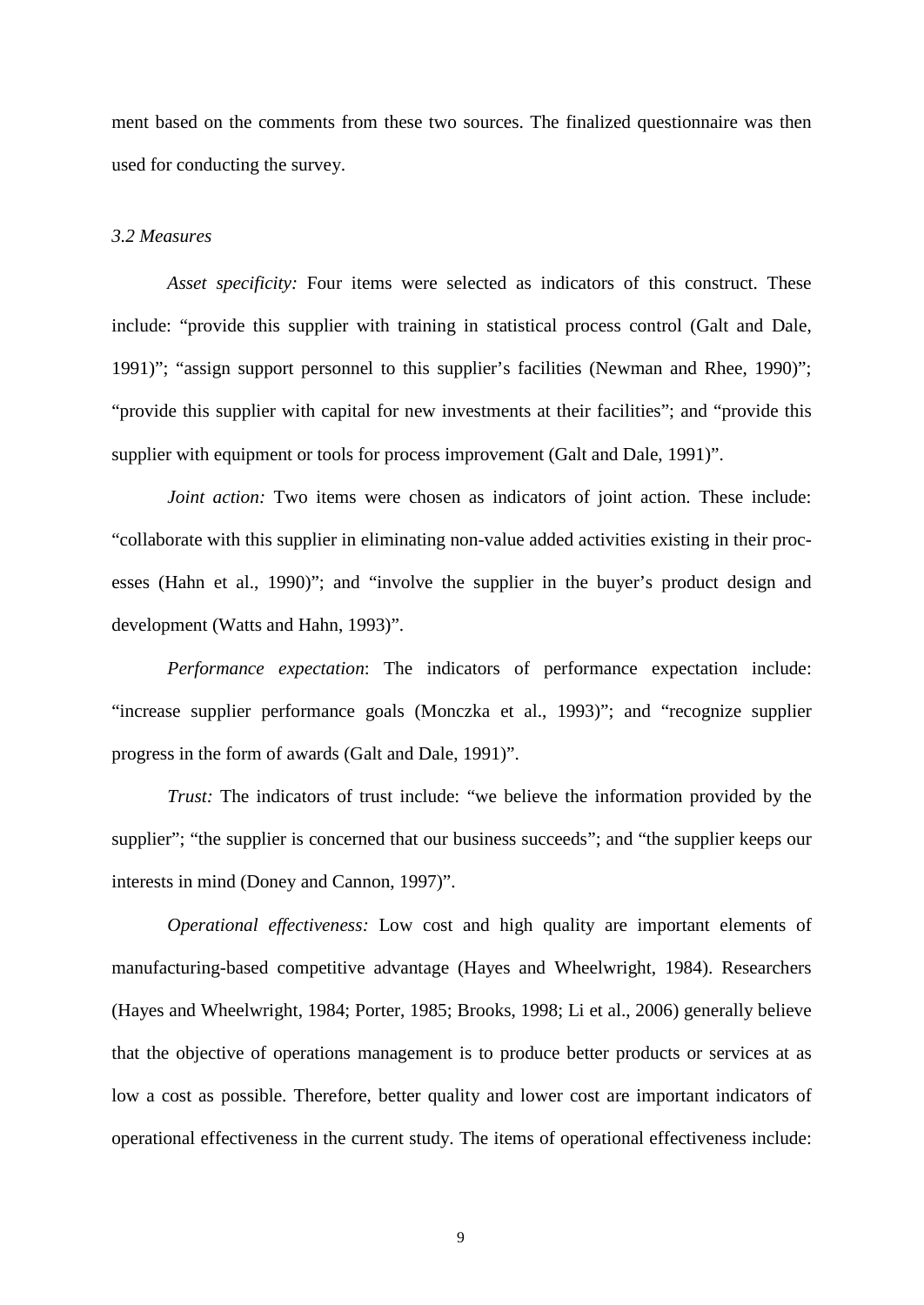"the supplier development effort has helped reduce our product cost"; and "the supplier development effort has helped improve our product quality".

*Market responsiveness:* The literature suggests that market responsiveness is another important competitive advantage with which manufacturers can compete effectively in the face of intensified competition (Porter, 1980, 1985; Nidumolu and Knotts, 1998; Lai, 2003). Market responsiveness was also found as the second important core competence in the minds of top managers in a survey conducted by Harmsen (2000). Two items were chosen as indicators of market responsiveness in the current study, which include: "our products can be produced faster than before, due to improved supplier quality"; and "our capability of responding to changes in the market has been improved".

# *3.3 Sample*

According to the local Census and Statistics Department, there are approximately 1,000 establishments engaged in electronics manufacturing in Hong Kong. These companies constitute the population of our survey. Four hundred and fifty questionnaires were sent by mail or by fax to the purchasing managers of the companies randomly selected from the *Directory of Electronics Industry in Hong Kong* (Hong Kong Electronics Association, 2001). A total of 147 completed questionnaires were returned, out of which 142 were usable responses, yielding a 31.5% response rate.

As shown in Table 1, the participating companies varied widely in terms of gross annual sales and number of employees. The number of employees ranged from under 50 to over 3,000. Nearly 48% of the respondent firms had gross annual sales of US\$100 million or more. Approximately 60% of the respondent firms had less than 100 suppliers in their supplier base, and 57% of the respondents' firms had obtained ISO 9000 certification.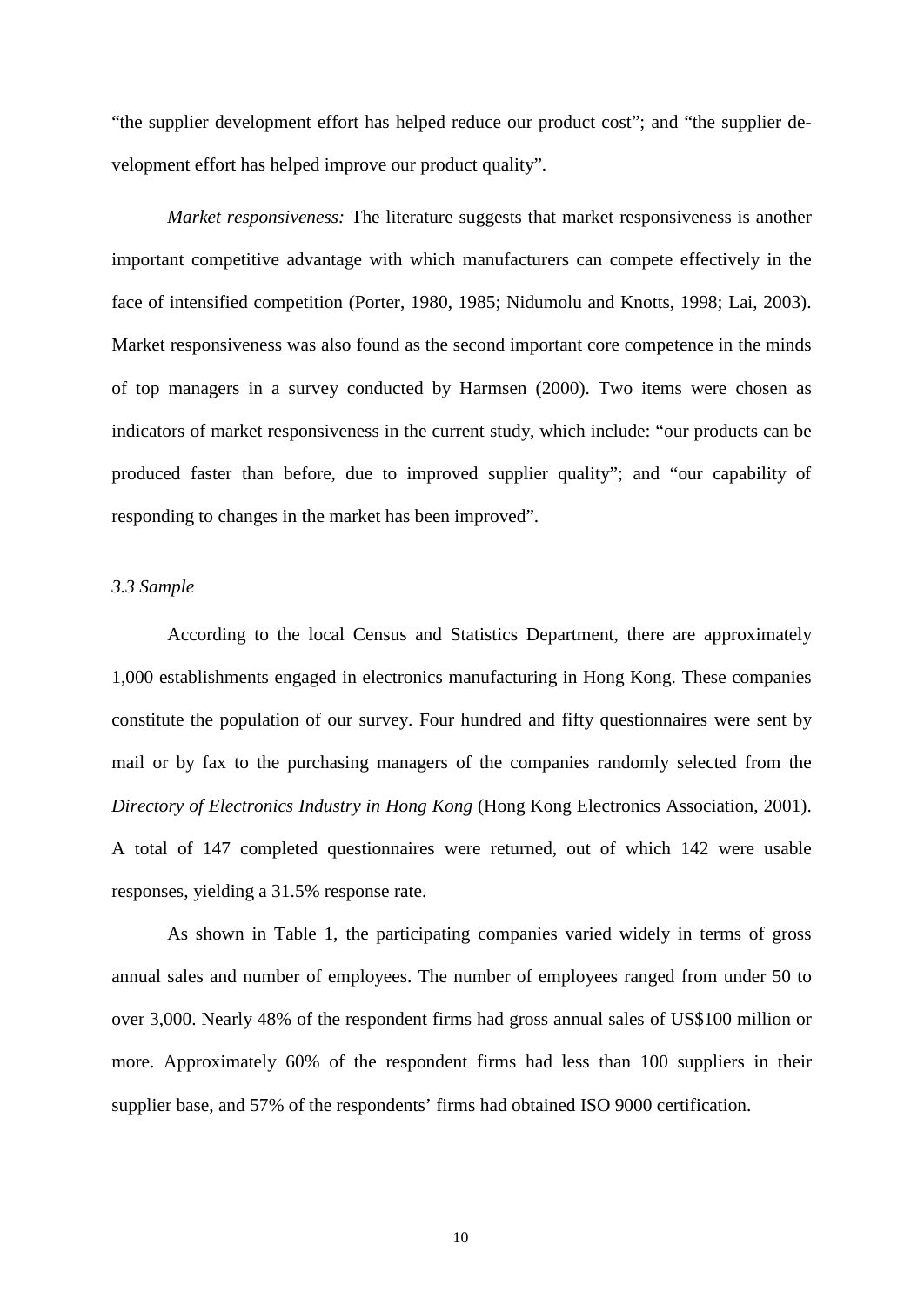*Table 1 about here*

#### **4. Analysis and Results**

We developed our research model based on the sample of 142 firms collected from the Hong Kong electronics industry. Table 2 provides the basic and descriptive statistical information about the original data.

## *4.1 Measurement Model*

The measurement model specifies the linkages between the observed variables and the underlying theoretical factors (latent constructs), which are presumed to determine the responses to the observed variables (Anderson and Gerbing, 1982). In the present study, the four efforts of supplier development, namely asset specificity, joint action, performance expectation and trust, are exogenous latent constructs, which serve as independent variables in the measurement model for exogenous constructs. This measurement model is illustrated in Figure 2. Similarly, operational effectiveness and market responsiveness constitute the endogenous latent constructs, which serve as dependent variables to the endogenous constructs in the measurement model. This measurement model is illustrated in Figure 3.

Confirmatory factor analysis (CFA) was used to assess the exogenous and endogenous measurement models, respectively. The results are presented in Tables 2 and 3. Both the absolute and comparative goodness of fit indices are shown in Tables 2 and 3. It can be noted that the Chi-square statistics of all the models were insignificant, the GFI values were well above 0.9, and the RMSR values were below 0.1, suggesting a good fit between the implied covariance in the model and the observed covariance from the data. In addition, the comparative fit indices were well above the general criteria, providing evidence against the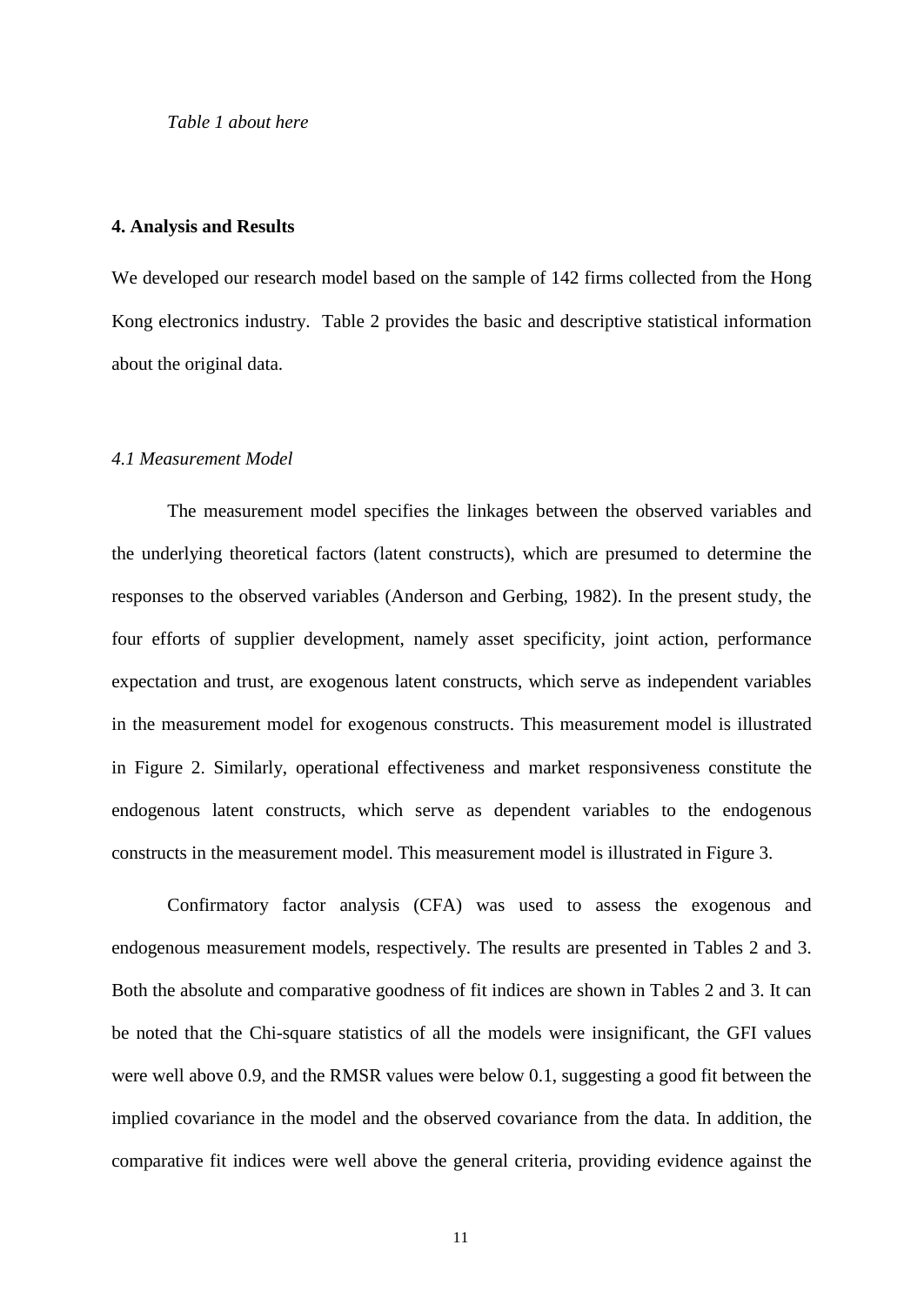hypothesis of being a null model. All these measures suggest that the models have a satisfactory model fit, implying that the selected indicators are a good representation of their corresponding underlying constructs.

*Table 2 about here*

# *Table 4 about here*

# *4.2 Convergent and discriminant validity*

Establishing the validity component of a measure involves two elements: convergent validity and discriminant validity (Campbell and Fiske, 1959). Measures that lack convergent and discriminant validity can cause problems in the interpretation of a study's results (O'Leary-Kelly and Vokurka, 1998). Convergent validity relates to the degree to which multiple methods of measuring a variable provide the same results (Churchill, 1979). The assumption is that if a measure is valid, it should yield the same results when utilized across different methods. Discriminant validity is the degree to which measures of different latent variables are unique (Devellis, 1991). That is, in order for a measure to be valid, the variance in the measure should reflect only the variance attributable to its intended latent variable and not to other latent variables.

Generally, convergent validity can be assessed from the measurement model by testing whether the reliability value (loading) of each individual indicator is above 0.50 with a significant t-value  $(t > 2.0)$  (Chau, 1997; Yeung, 1999). For the current study, all of the loadings of the indicators were higher than 0.50, except for one with a value of 0.489. Since this was reasonably close to 0.50, it was taken as acceptable. The t-values of the indicators were all above 2.0. These imply that the relationships between the indicators and the constructs are statistically significant, and provide satisfactory evidence of convergent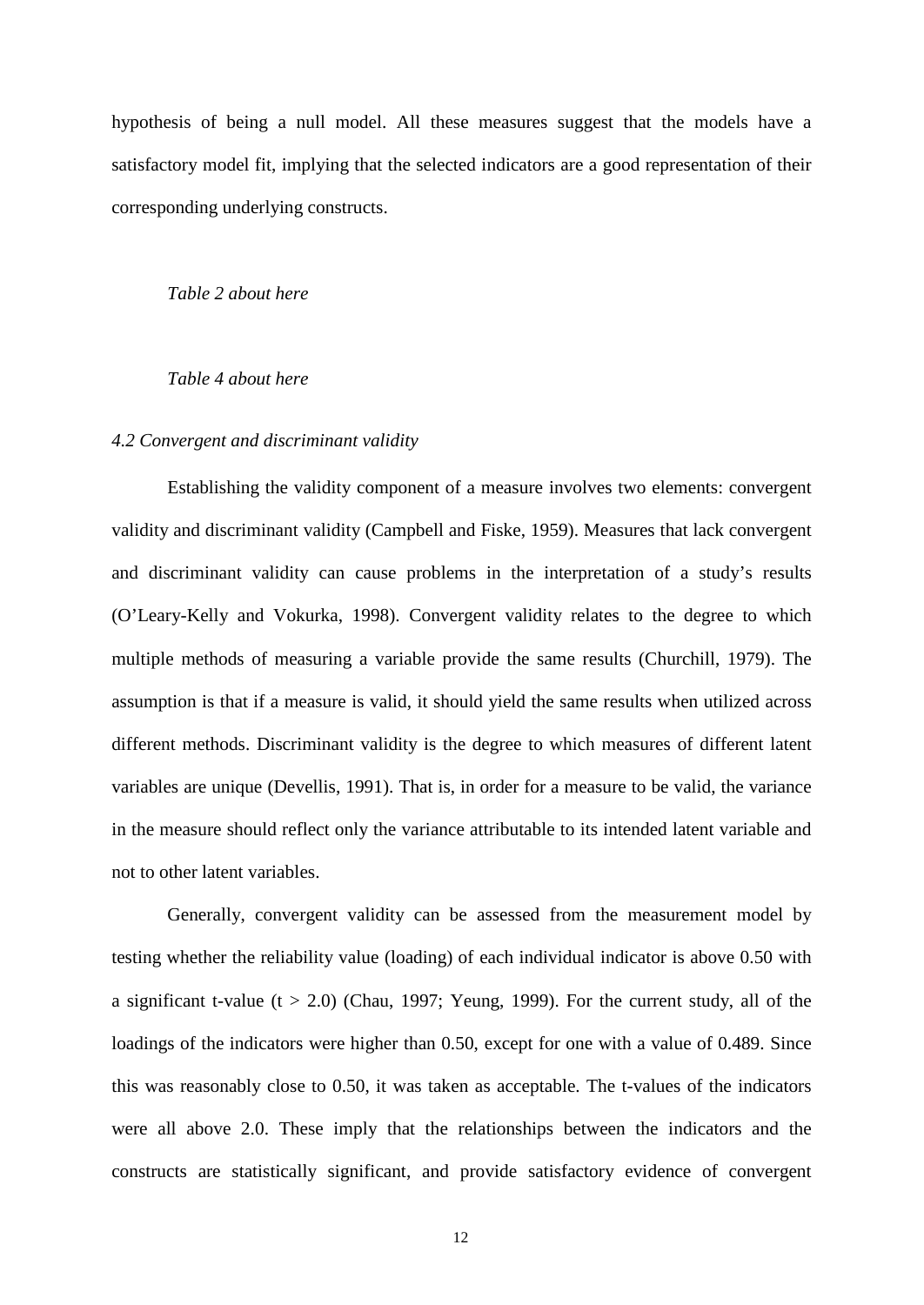validity for these sets of indicators. Tables 4 and 5 show the reliability values of all the indicators.

## *Table 5 about here*

# *Table 6 about here*

High inter-factor correlations, especially as they approach 1.0, suggest that the two sets of items are measuring the same construct. Thus, discriminant validity is concerned with the extent to which questionnaire items load on only one construct (Devellis, 1991). Table 5 shows the correlations among the exogenous and endogenous constructs in the current research. Most of the correlations among the constructs were reasonably low, with the largest value being 0.671. According to Krause (1999), a correlation value of less than 0.7 indicates that discriminant validity is achieved between the constructs. Hence, discriminant validity is deemed acceptable in the current study.

#### *Table 7 is about here*

## *4.3. Development of the structural model*

Model development strategy is an approach to structural modeling that employs model respecification as a theoretically driven method for improving a tentatively specified model (Chin and Todd, 1995; Hair et al., 1995). Generally, a single structural model is established and assessed statistically for its fit to the observed data (Hair et al., 1995; Kelloway, 1998). If the model does not fit well, researchers may modify it based on the SEM indices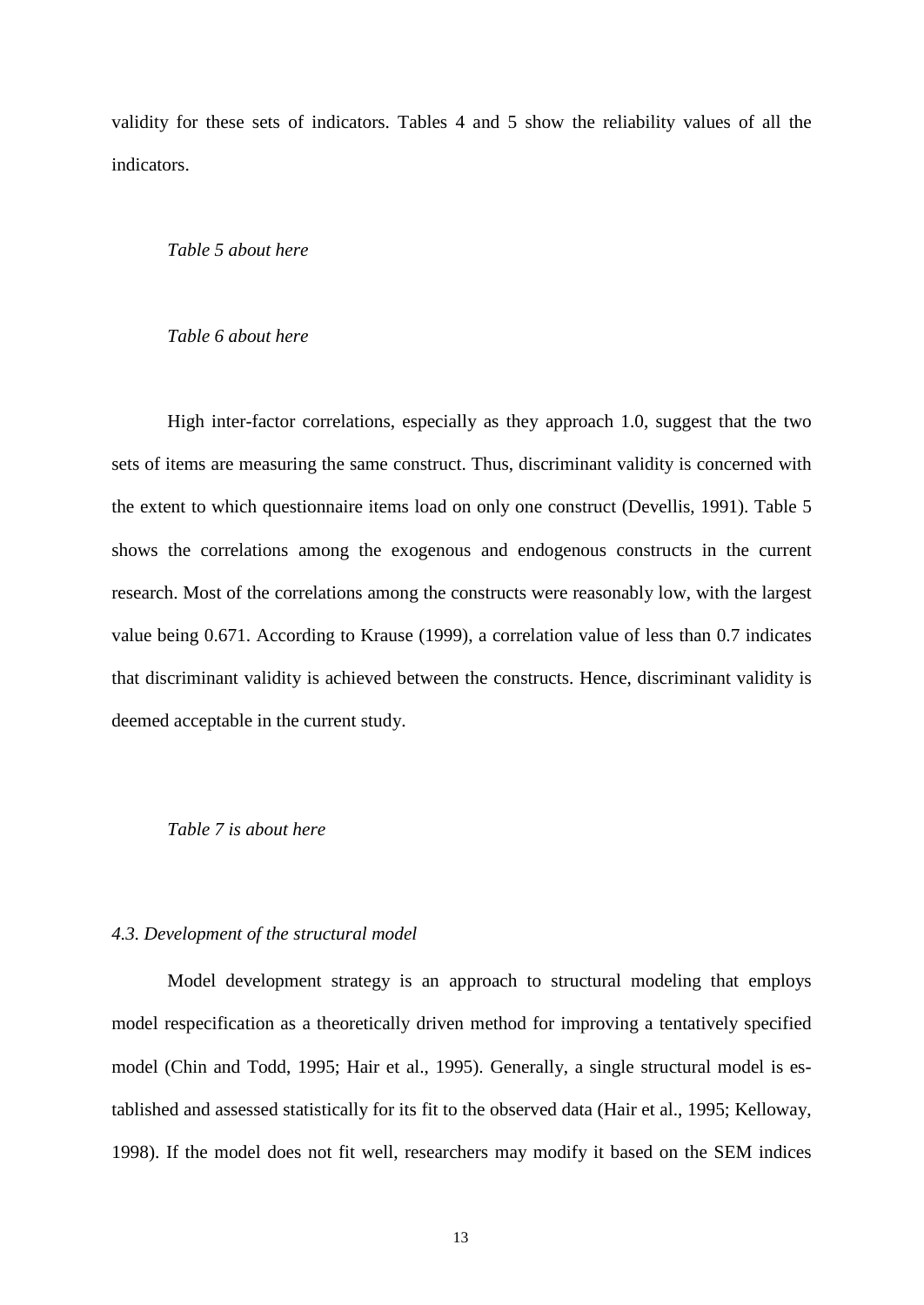obtained and subsequently retest the revised model. However, as modifications are often carried out in an exploratory or 'trial and error' manner, the final model is sometimes incorrect, in the sense that it has a good model fit but is invalid in representing a "true theory" (Chin and Todd, 1995; Baumgarner and Homburg, 1996). Chin (1995) warned that researchers should avoid the pitfall of slipping into an exploratory mode, where the final results may be unduly influenced by the vagaries of the data at hand.

SEM analysis works best in a confirmatory mode (Chin and Todd, 1995). Instead of modifying the proposed model according to modification indices, a few competing and alternative models can be proposed in an attempt to find out a best-fitting model. In SEM several models can be found to have an acceptable fit and the objective of the researcher is to determine the best fit among the nested models. Nested models have the same constructs as a general model but with fewer estimated relationships (Hair et al., 1995). A nested relationship exists between two models if one can obtain a good model fit with a fewer number of free parameters by constraining more parameters in the model (Kelloway, 1998). This idea is similar to the notion of model parsimony, which refers to the number of estimated coefficients or parameters required to achieve a specific level of fit. Blentler and Chou (1987) pointed out that in the ideal situation, a researcher has a series of submodels that shed light on the key features of the large model and these models are compared. If the goodness of fit measures of the more restricted model are comparable to those of the general model, the restrictions are accepted. Hence, a simpler model is preferred as it is more representative of the theory.

As indicated previously, the literature on suppler development has suggested that various supplier development efforts, i.e., asset specificity, joint action, performance expectation, and trust in suppliers, have significant influences on buyer competitive advantage, especially on operational effectiveness and market responsiveness. Therefore, four

14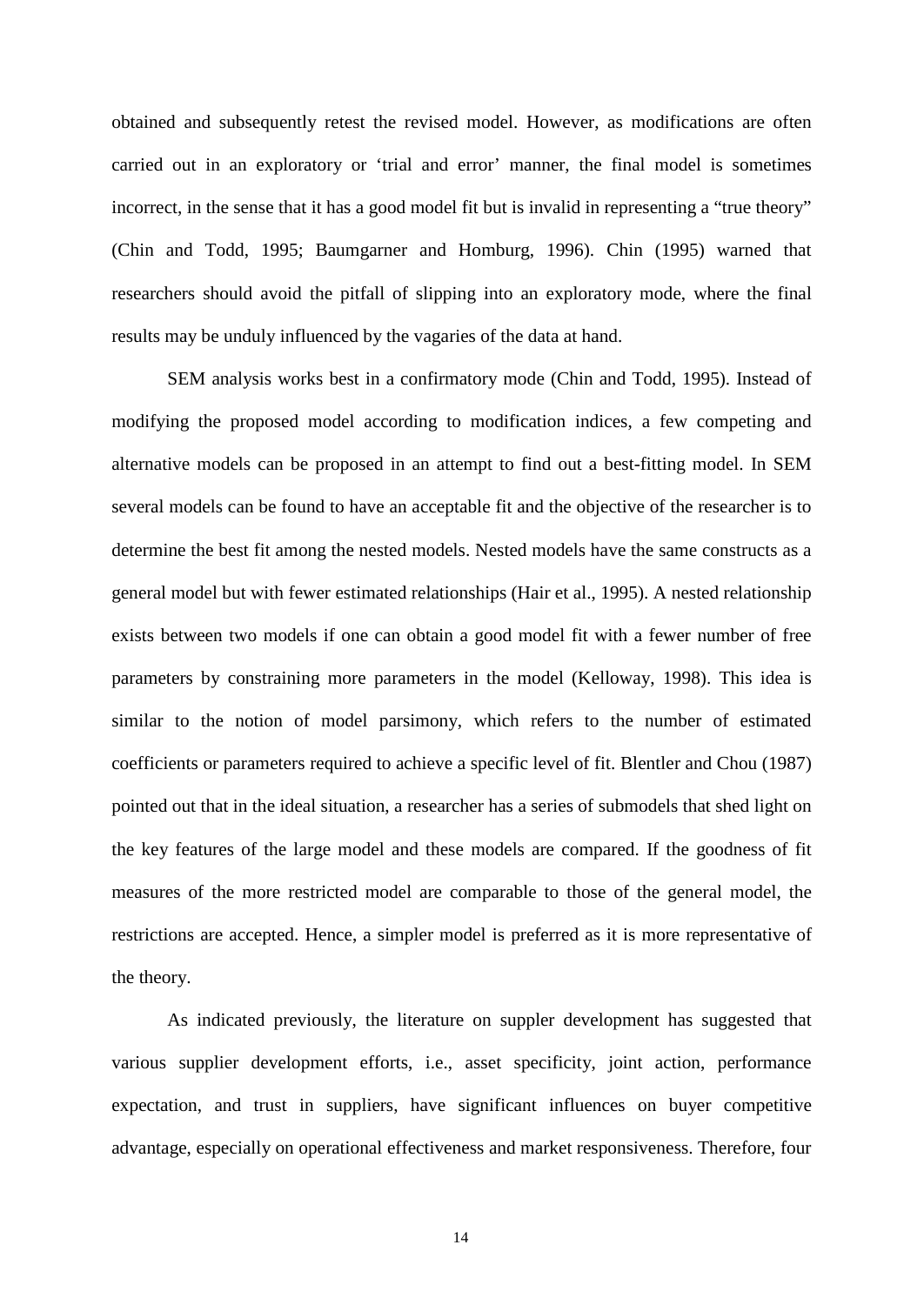competing structural models (Models  $A - D$ ) that postulate the relationships between the four exogenous constructs and the two endogenous constructs were proposed, which are shown in Figure 4 to Figure 7. These four models were applied with different constraints on the parameters and tested by Analysis of Moment Structure (AMOS), respectively.

As presented in Figure 4, Model A is a nested model of the general model shown in Figure 1. Model A hypothesizes that asset specificity and trust have direct influence on operational effectiveness and market responsiveness. However, joint action and performance expectation are hypothesized to have no direct effects on market responsiveness (indicated by the dashed lines in Figure 4). In other words, joint action and performance expectation influence buyer competitive advantage only by improving operational effectiveness. This is in line with the emphasis in traditional supplier development literature of the role of joint action in reducing cost and improving quality (Burt et al., 2003), while it may not directly enhance responsiveness to market changes. This is because joint action involves mainly technical analyses such as quality assurances and value engineering. Model B is a nested model of Model A (see Figure 5), which further postulates that asset specificity has no direct effect on operational effectiveness. Although Dyer (1996) found that Japanese manufacturers experience both quality and cost benefits even though they have made greater asset-specific investments, it may not be the case in a Chinese operating context (Humphreys et al., 2004) and it is not entirely in line with the premise of TCE (other constraints on the parameters of Model B remain the same as those in Model A). Model C is a nested model of Model B. As shown in Figure 6, it is further hypothesized that trust has no direct impact on market responsiveness while the other constraints on the parameters remain the same as Model B. This is more in line with the teaching of traditional management literature that stresses the relationship between trust and operational effectiveness (e.g., Deming, 1986). It can be noted that both the constraints of Model A and Model B are imposed in Model C. Model D, as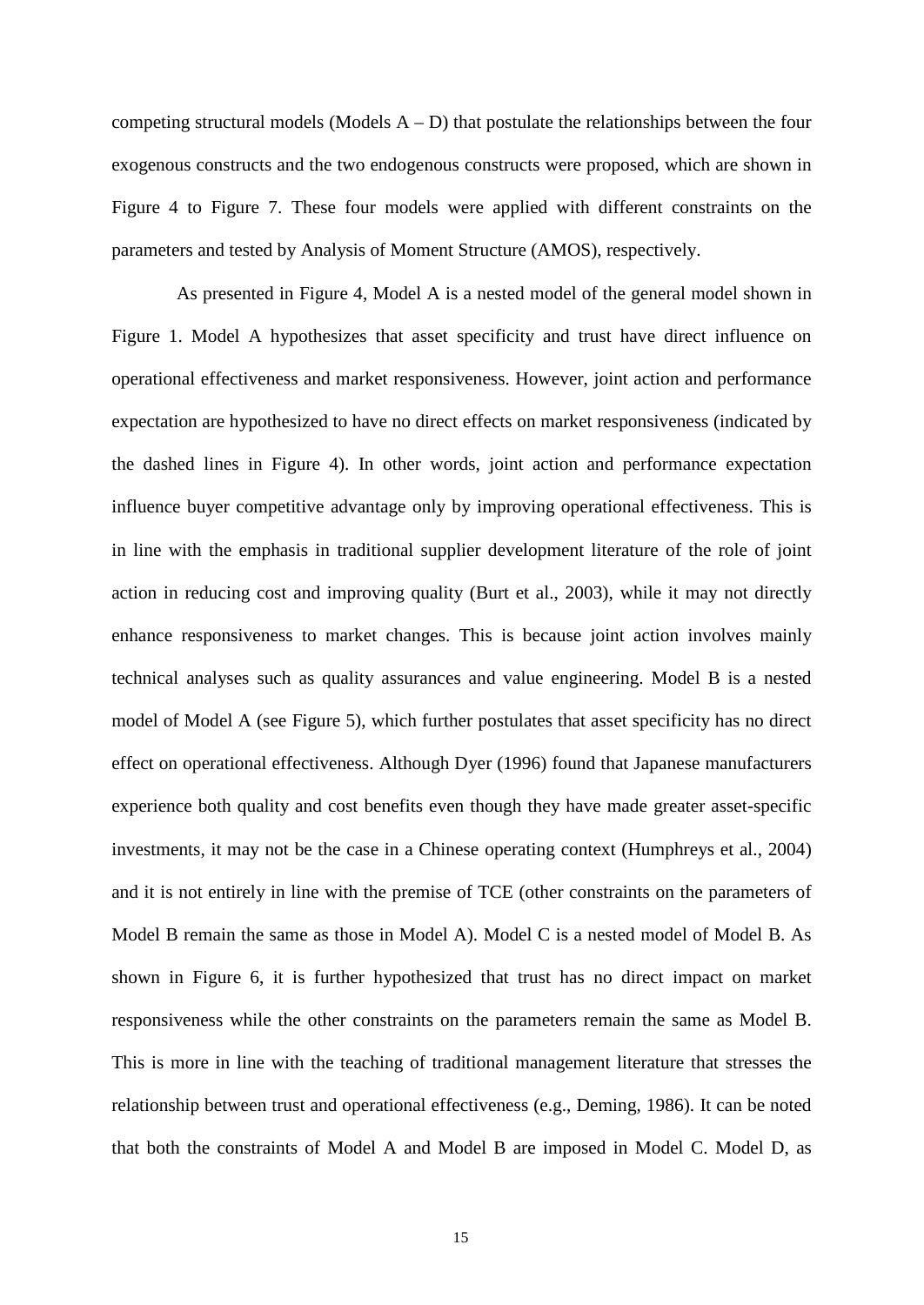shown in Figure 7, is a nested model of Model C, in which it is further hypothesized that trust has no direct impact on operational effectiveness. The objective here is to test whether trust, the 'soft' element in supplier development, is really related to operational effectiveness, in addition to the 'hard' elements of joint action and raising performance expectation. It can be seen that Model D is the most parsimonious model among the four proposed competing structural models.

# *4.4 Results of analysis of the structural models*

The results of analysis of the four competing structural models are shown in Table 7. It can be seen that the goodness of fit indices of Models  $A - C$  meet the general criteria for both the absolute fit measures and comparative fit measures for SEM analysis. The  $\chi^2$  values were insignificant, implying sufficient evidence for model fit. The RMSR values were well below 0.1, indicating a low discrepancy between the implied covariance in each model and the observed covariance in the data. However, Model D is a poor fit model with the GFI, AGFI and NFI values all less than the suggested criteria for these indices, 0.90. Therefore, Model D was rejected even though it is the most parsimonious model.

The figures in Table 7 suggest that Models A, B and C all have acceptable goodness of fit indices. Although Model C is the most restricted model as compared to Models A and B, its  $\chi^2$  value increases insignificantly by 1.143 (change in  $\chi^2$  = 93.751 – 92.608 = 1.143). With a change in one degree of freedom, the  $\chi^2$  statistic is significant at the 0.01 level only if the  $\chi^2$  statistic increases by 6.635 or more. A more parsimonious model is always preferred if the  $\chi^2$  statistic does not increase significantly with the increase in the degrees of freedom. After comparison, it is concluded that Model C has good absolute fit and comparative fit, which are better than Model A, and as good as Model B. At the same time, Model C has better PNFI and PGFI values when compared with the other two models. In addition, all the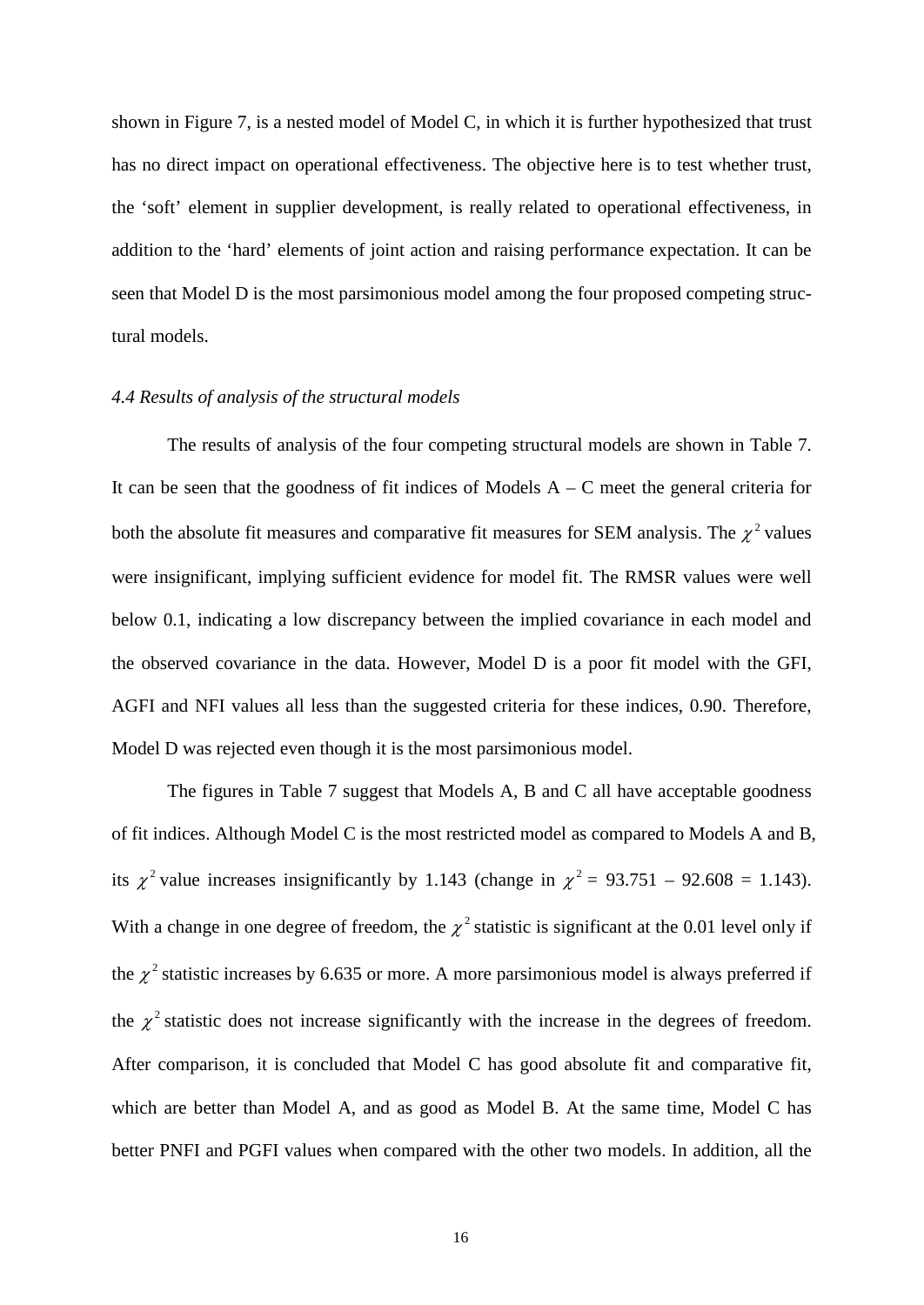paths in Model C are significant as the t-values were greater than 2.0 as shown in Table 8. All these measured parameters suggest that Model C has a good representation of the 'true theory' and represents the most parsimonious good-fit model.

## *4.5 Interpretations of the structural model*

The relationships among the various constructs in the final structural model are shown in Figure 8. The standardized regression weights and t-values are shown in Table 8. It can be seen that joint action and trust are positively and directly associated with operational effectiveness; however, performance expectation is negatively and directly associated with operational effectiveness. In addition, asset specificity is positively and directly associated with market responsiveness. This final model conveys several important messages regarding the impacts of various supplier development efforts on different dimensions of buyer competitive advantage, i.e., operational effectiveness and market responsiveness, and these will be discussed in the following section.

# **5. Discussion**

This study tested four structural models of the impacts of specific supplier development efforts on buyer competitive advantage. Among the four competing structural models, the final model was selected since it is the most parsimonious good-fit model and it is believed to be representative of the real situation. This model provides important information that helps our understanding of the effects of asset specificity, joint action, performance expectation, and trust, on operational effectiveness and market responsiveness. At the same time, as shown in Figure 8, it also provides information about the relationships between the two dependent variables that represent performance improvement, namely market responsiveness and operational effectiveness. Since the current research focuses on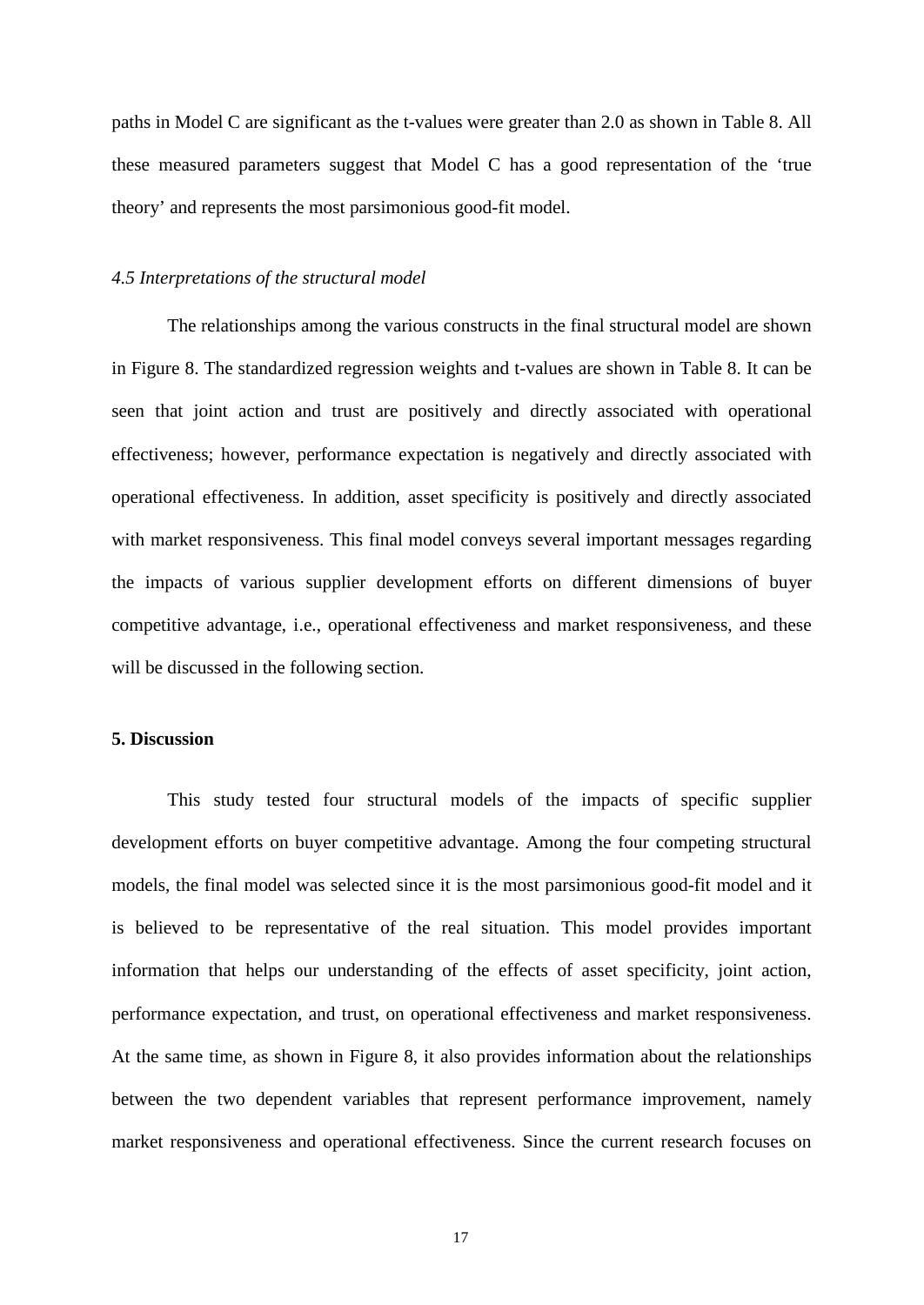examining the relationships between supplier development efforts, trust and buyer competitive advantage, the relationship between operational effectiveness and market responsiveness will not be discussed in detail in this paper.

## *5.1 Relationship between asset specificity and market responsiveness*

The ability to develop new products quickly and respond to market change rapidly is an important source of competitive advantage in many industries (Stalk and Hout, 1990; Li et al., 2006). The final structural model suggests that asset specificity has a direct and positive impact on market responsiveness. This finding is supported by the work of Dyer (1996), who examined the automotive industry and concluded that inter-firm asset specialization facilitates the ability of automakers to develop new models rapidly.

Williamson (1985) argued that a supplier who wins an initial contract will have an advantage in the next stage due to "learning, including the acquisition of undisclosed or proprietary technical and managerial procedures and task-specific labor skills". The acquisition of such knowledge allows the initial supplier to subsequently perform tasks more quickly than a new supplier, who must come up to speed and develop the requisite know-how. Further, a high level of inter-firm human asset specificity translates into knowledge of who knows what, who can help with what problem, or who can exploit new information. It includes awareness of where useful expertise resides within the two firms engaged in the exchange. In particular, when supplier and buyer engineers develop relation-specific knowhow and have substantial experience working together, they are less likely to misread blueprints or misinterpret information (Nishiguchi, 1994). As asset specificity increases, the feedback loop becomes more efficient. Fewer communication errors will lead to more effective feedback, which in turn will result in faster product development and market responsiveness (Buvik and Gronhaug, 2000). Cohen and Levinthal (1990) supported this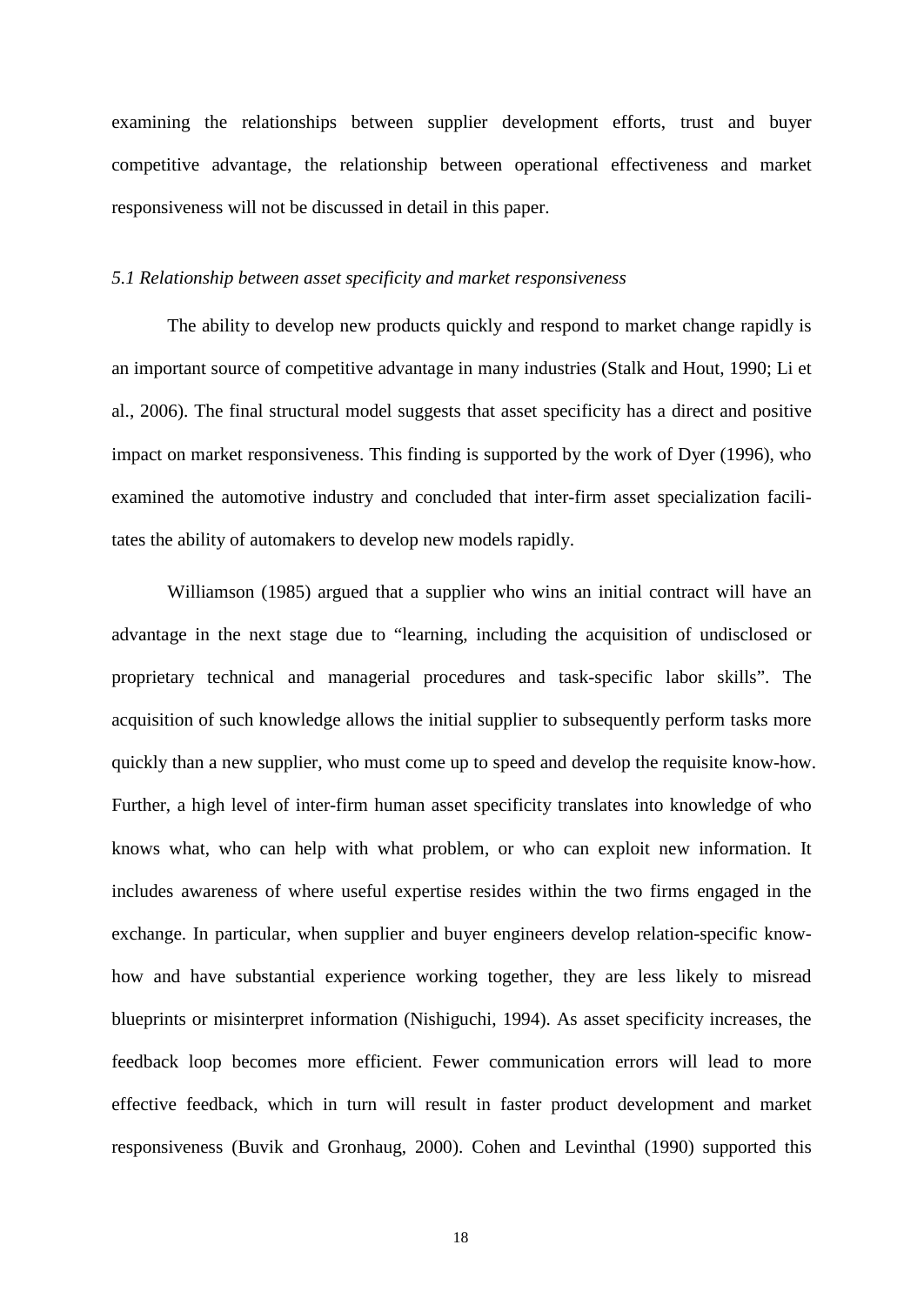viewpoint and indicated that asset specificity increases the absorptive capacity of the supplier-manufacturer dyad, thereby increasing the ability of both parties to learn from prior experience. Overall, asset specificity is able to increase the speed with which organizations can solve problems associated with new product development and market responsiveness. Consequently, asset specificity should facilitate a manufacturer's ability to respond to market change.

# *5.2 Relationship between joint action and operational effectiveness*

The final structural model suggests that joint action has a direct and positive impact on operational effectiveness. This result is entirely reasonable since it has been suggested by many researchers that effective collaboration between functions, and between customers and suppliers, is a key way to enhance product quality and decrease operation cost (Womack et al., 1990; Dean and Bowen, 1994; Liker and Choi, 2004).

Providing higher quality products at as a low a cost as possible can be considered the ultimate objective of operations management (Hayes and Wheelwright, 1984; Brooks, 1998). Therefore, increasing operational effectiveness lies in pursuing ways to enhance product quality and reduce cost at the same time. Previous studies have indicated that effective coordination in design and manufacturing can enhance quality (Clark and Fujimoto, 1991; Burt et al., 2003). As suppliers take on more responsibility for key components within the final product, the ability to reduce variations and to increase the reliability of the product is expected to correlate strongly with the ability of manufacturers to coordinate design and manufacturing effectively with suppliers. In addition, a closer relationship between the buyer and the supplier makes it possible for the buyer, on the one hand, to involve the supplier in eliminating non-value added activities existing in their processes, and, on the other hand, to establish just-in-time delivery systems between the two parties (Kulmala, Paranko and Uusi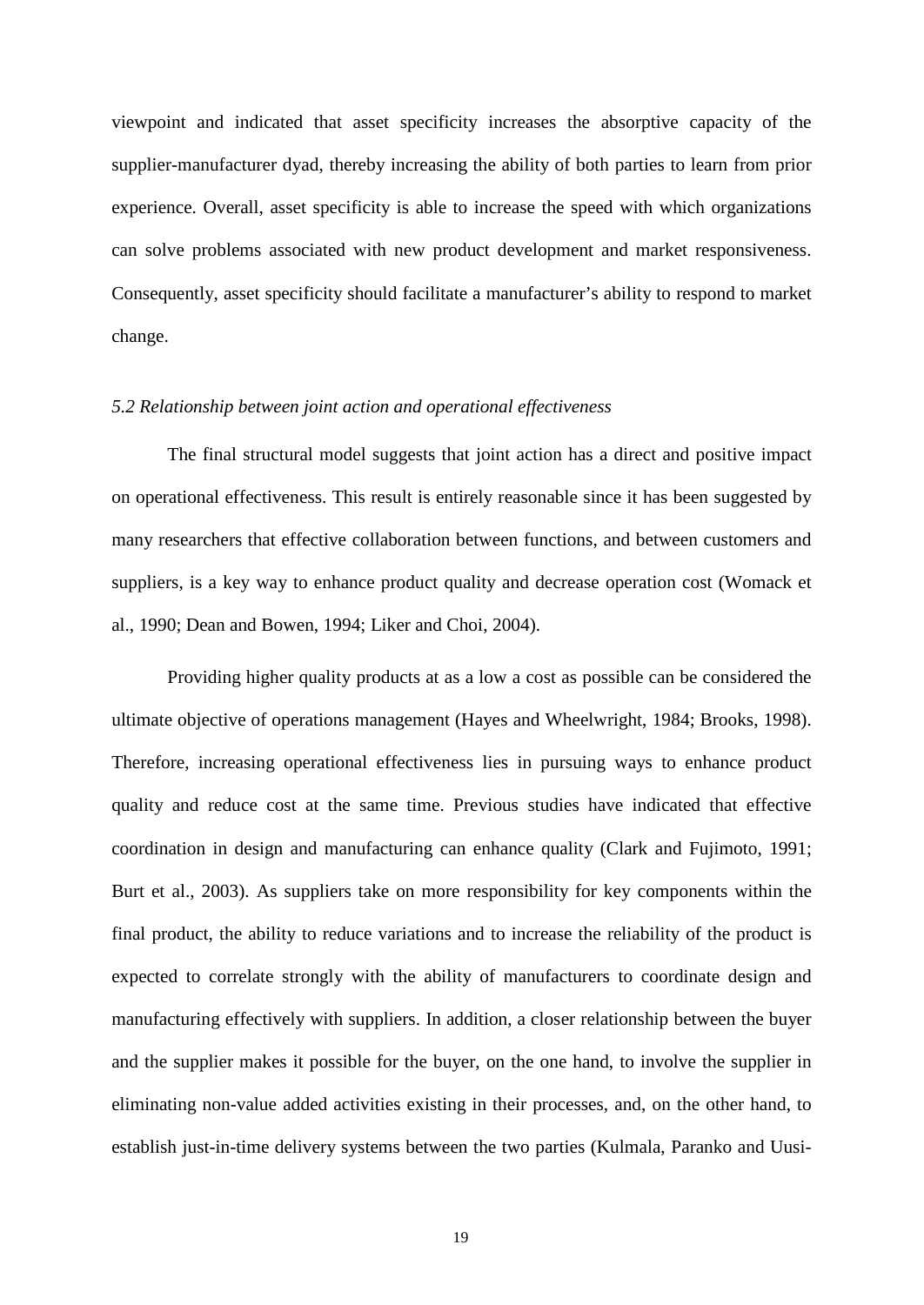Rauva, 2002). This combination of factors can lead to benefits for both parties in terms of economizing on operation cost, such as inventory holding and transportation costs (Dyer, 1996).

More evidence of the direct and positive relation between joint action and operational effectiveness is obtained from studies on Japanese firms (Westney and Sakakibara, 1986; Clark and Fujimoto, 1991). Researchers have found that close linkages between design and manufacturing (both internally and with suppliers) are important reasons for the success of Japanese firms in developing high quality and low cost products.

# *5.3 Relationship between trust and operational effectiveness*

The final structural model also suggests that trust in suppliers has a direct and positive impact on operational effectiveness. This result is consistent with previous studies on the nature of trust in buyer-supplier relationships (Dwyer al., 1987; Noordewier et al., 1990; Morgan and Hunt, 1994; Doney and Cannon, 1997; Scannell et al., 2000). As indicated in the previous sections, trust is a more effective and less costly means for safeguarding specialized investments (Hill, 1995). Trust in a supplier can reduce conflict and enhance channel member satisfaction (Anderson and Narus, 1990; Narasimhan and Nair, 2005).

At a fundamental level, suppliers persuade buyers to purchase their firm's products. However, when buyers actively seek more collaborative relationships with suppliers, the latter perform an important function in facilitating and developing customer trust (Swan and Nolan, 1985). Research has shown that information provided by a trusted party is used more, and thus provides greater value to the recipient (Moorman et al., 1992). The reason that trusted suppliers and manufacturers are able, for example, to improve quality lies in the belief that they recognize the value of shared information between the two parties, and they are able to assimilate it and apply it in more efficient ways (Cohen and Levinthal, 1990). The more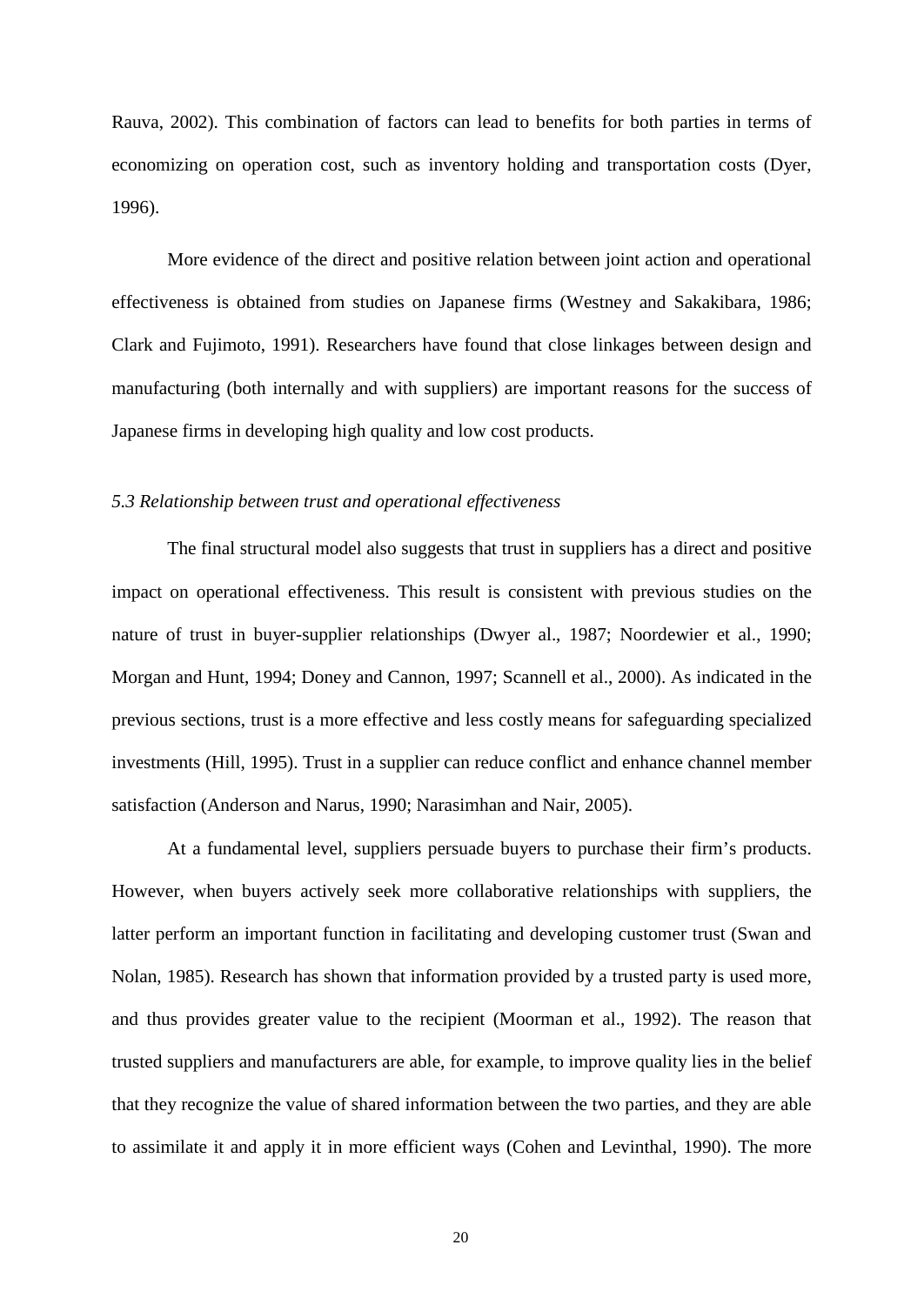transacting firms share information about the factors that influence quality (i.e., learn from prior cumulative experience), higher quality can be expected to achieve (Dyer, 1996).

It has been suggested that collaborative relationships rely on relational forms of exchange characterized by high levels of trust (Dwyer et al., 1987; Morgan and Hunt, 1994; Narasimhan and Nair, 2005). The high levels of trust characteristic of relational exchange enable parties to focus on the long-term benefits of the relationship (Ganesan, 1994), ultimately enhancing competitiveness and reducing transaction costs (Noordewier et al., 1990; Doney and Cannon, 1997).

## *5.4 Relationship between performance expectation and operational effectiveness*

The final structural model suggests that performance expectation has a direct and negative impact on operational effectiveness. This result is unexpected since as indicated in previous sections, increasing supplier performance goals and rewarding supplier improvement have been recognized as efficient ways to motivate suppliers to enhance performance (Lascelles and Dale, 1989; Krause, 1997, 1999; Li et al., 2006).

Monczka et al. (1993) argued that buying firms should challenge suppliers to achieve higher levels of performance. Only by aggressively increasing supplier performance expectation can a buying firm expect supplier contributions to increase at an accelerated rate. Moreover, only those suppliers that meet these goals should be kept in the supplier base (Krause, 1997). Lascelles and Dale (1989) also noted that supplier improvement should be recognized by buyers through offering improvement rewards, such as future contracts or long-term contracts.

The inconsistent results in the current study may be due to the peculiar situation of Hong Kong's electronics industry, in which the majority of the manufacturers are OEM companies. Generally, the OEM form of contract for suppliers is typically of short-term duration and relies on the flexibility of suppliers to respond to market needs. In addition,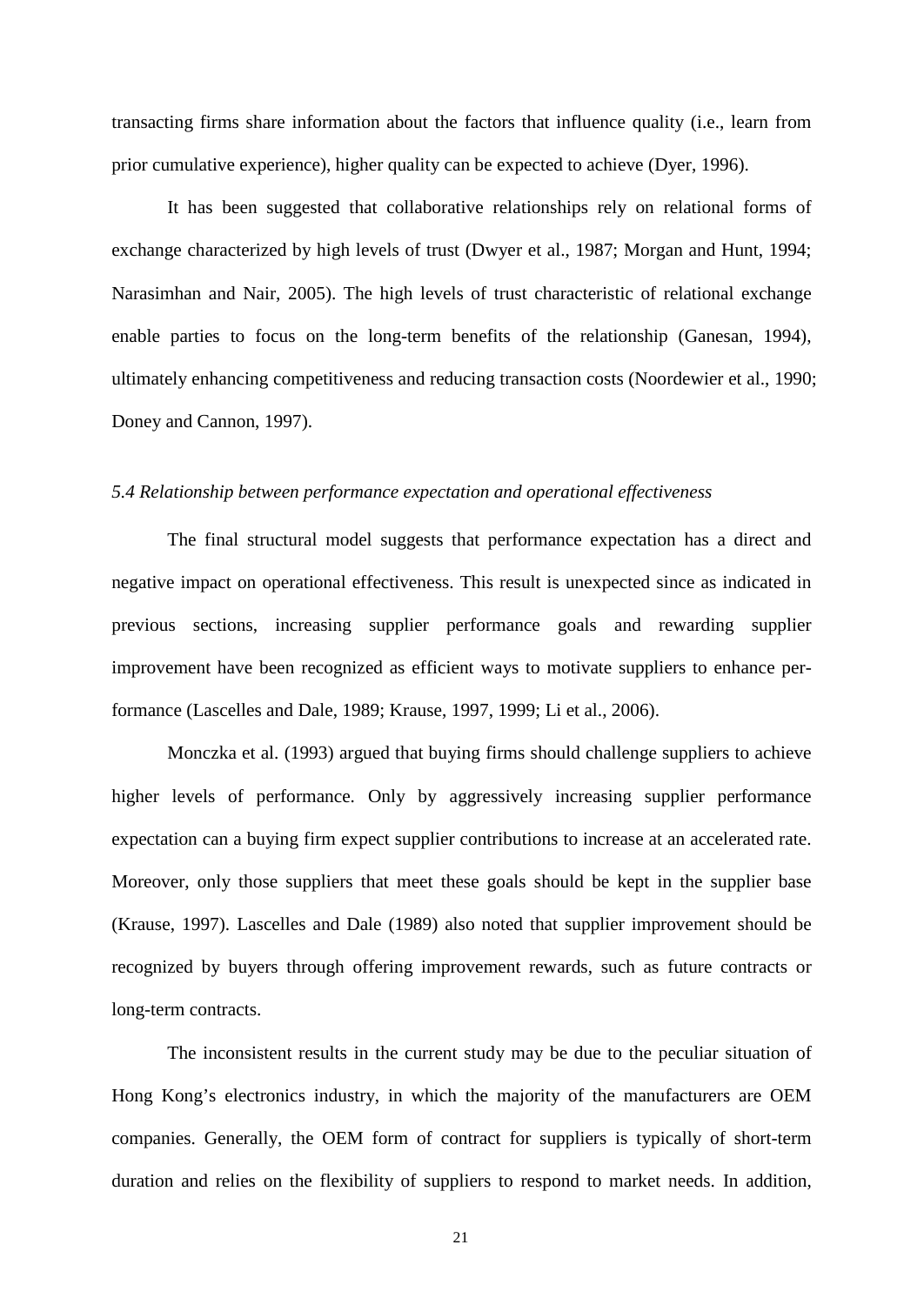OEM manufacturers themselves are not sure of obtaining future work from their customers. Consequently, this makes it difficult for OEM manufacturers to reward their suppliers who achieve improvement by guaranteeing long-term contracts or even future contracts. For example, a purchasing professional from a Hong Kong electronics company lamented that the customers are becoming too demanding for both high quality and low cost. However, they are not willing to invest too much in a particular customer. This indicates that too stringent performance objectives without long-term commitments will only frustrate suppliers and weaken their confidence in improving their performance. Therefore, when buying firms want to increase supplier performance by raising their performance expectation, they should be cautious and should make sure that their expectations are realistic and attainable by their suppliers, especially when long-term contracts cannot be guaranteed.

# **6. Conclusions**

Through developing a series of competing models for structural analysis, this paper investigated the impacts of specific efforts of supplier development on buyer competitive advantage in detail. The results suggest that each supplier development effort has a different effect on different dimensions of buyer competitive advantage. The findings also suggest that supplier development should be undertaken in consideration of the needs for, and the benefits to be expected benefits from, the development efforts.

The findings of this study confirm the general positive impact of supplier development efforts on buyer-supplier performance improvement. Our study indicates that joint actions and trust are the two most critical factors in supplier development to enhance competitive performance of the buyer. Accordingly, organizations pursuing supplier development should work closely with their suppliers on product design and to eliminate non-value added activities. A high level of trust cultivates a long-term beneficial relationship

22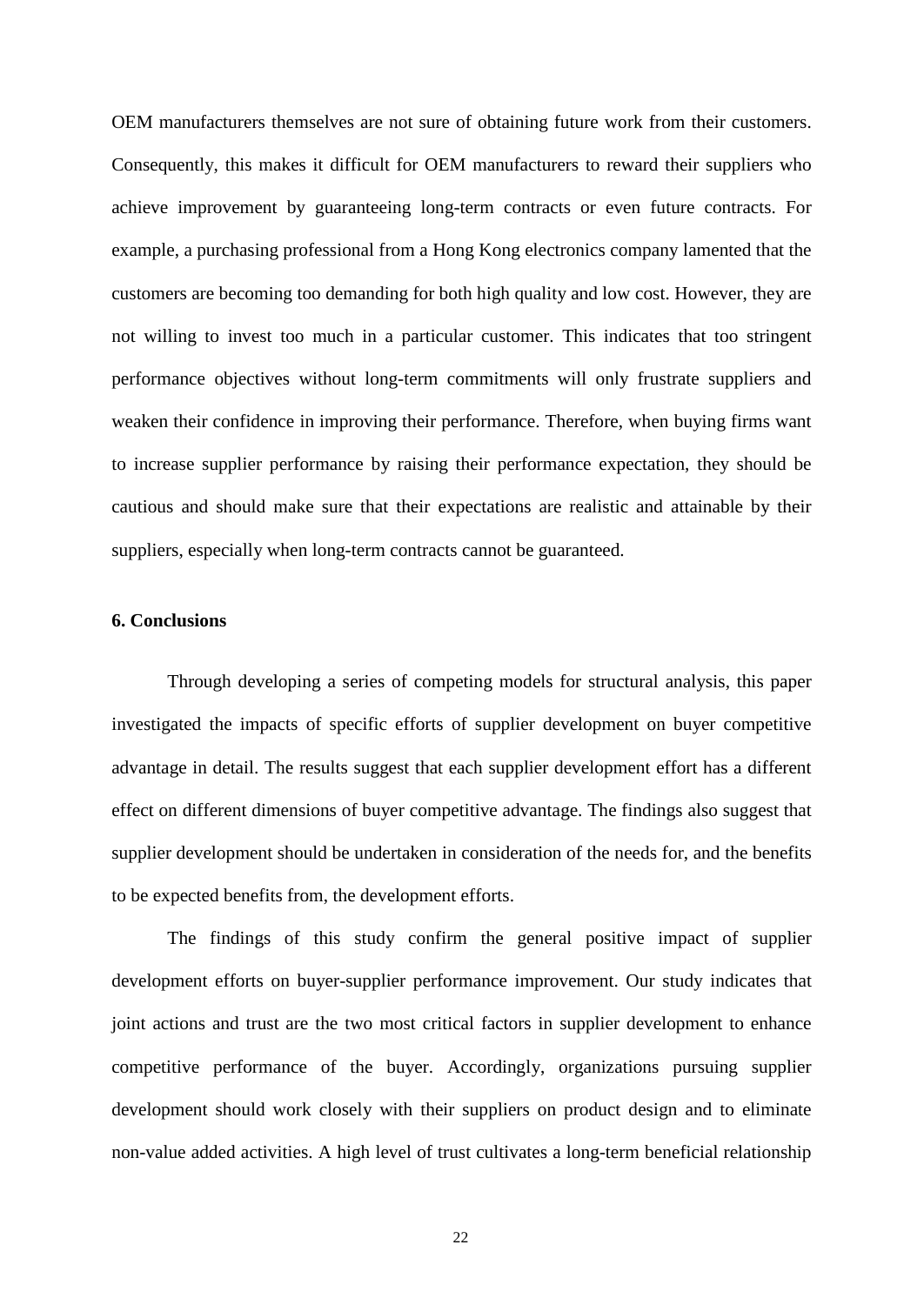between a buyer and a supplier, and reduces transaction costs between them. In addition, we also found that asset specific investments such as providing training, equipment and supporting personnel help achieve market responsiveness, although such their impact is relatively weaker. However, increasing supplier performance goals and recognizing their efforts does not seem to be an effective way to improve the performance of buyers and should be practised with caution. Given the resource implications associated with developing suppliers, this study provides useful insights and challenges from both an academic and practical perspective.

However, the current research, like any other study, has several limitations. First, although focusing on one industry can control extraneous variations and create more accurate, context-specific measures, future research could establish the nature of supplier development activities in other industrial settings, particularly those areas that are important to the economic development of Hong Kong. This will provide a better understanding of how the variables that influence supplier development involvement and buyer-supplier performance are affected in different industry contexts.

Second, the current research used the same set of data to develop measures, and test the path models and structural models developed in this study. Although using the same data set to develop measures and test models is a common practice in empirical research, using a new set of data to test the relationships among the factors in the final model would enhance the validity of the final model. In other words, further studies involving the collection of additional data would provide further support to validate the proposed model.

Third, theory development would be enhanced by multiple research methods such as surveys, experiments, and qualitative studies. A multi-method approach within a consistent framework could provide a mechanism for knowledge accumulation, research convergence, and better prediction. For example, while surveys are valuable in developing the framework

23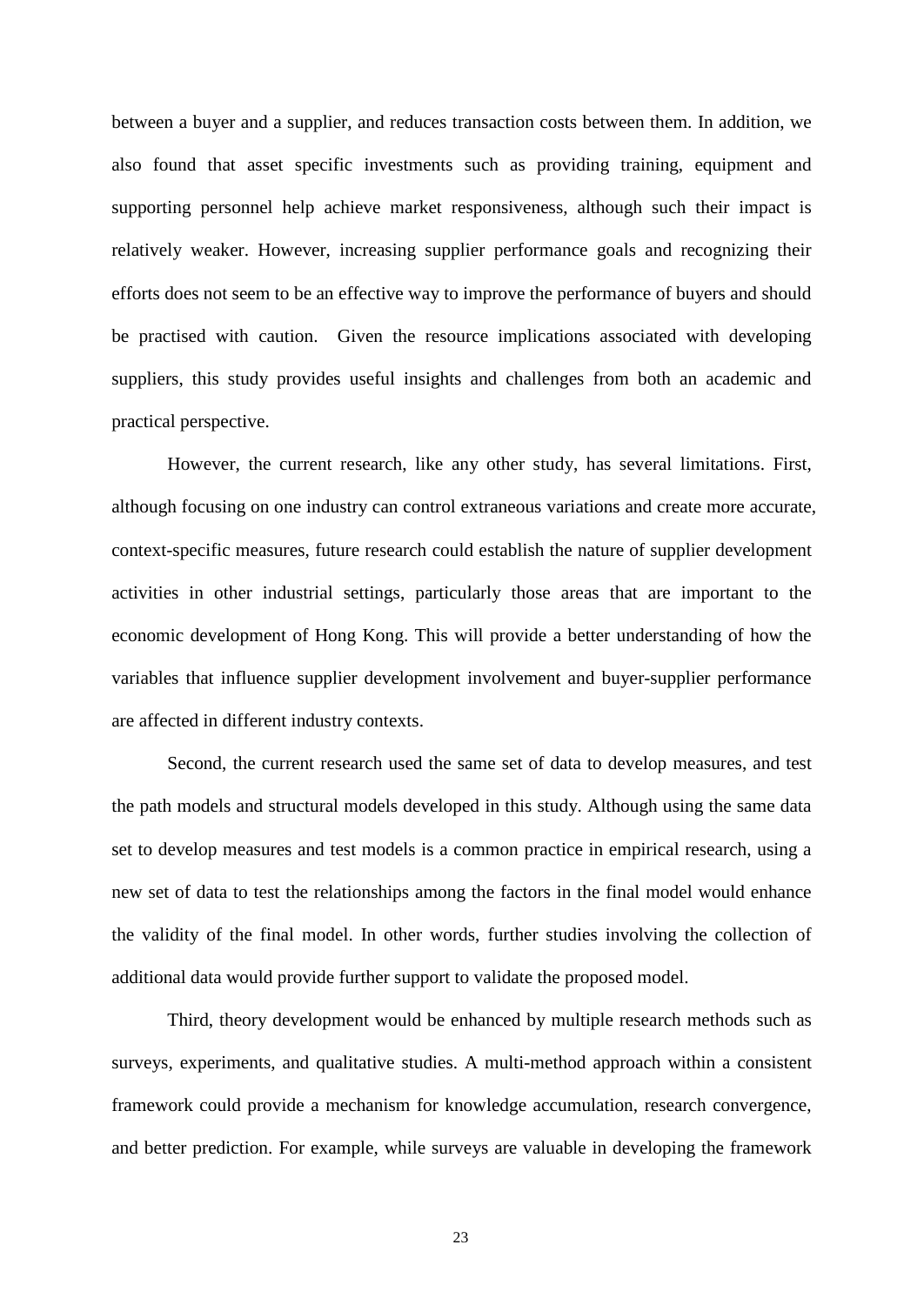of the links between supplier development and buyer competitive, case studies would be useful for further understanding the intensity, duration, frequency, and effectiveness of the various supplier development strategies and their related benefits.

# **Acknowledgement**

This study was supported in part by The Hong Kong Polytechnic University under grant number A636 from the *Area of Strategic Development in China Business Services*.

# **References**

- Achian, A.A., and H. Demsets, 1972, Production, information costs, and economic organization, American Economics Review 62 (5), 777-795.
- Anderson, J. and J. Narus, 1990, A model of the distributor firm and manufacturer firm working partnerships, Journal of Marketing 54, 42-58.
- Anderson, J.C. and D.W. Gerbing, 1982, Some methods for respecifying measurement models to obtain unidimensional construct measurement, Journal of Marketing Research 19, 453-460.
- Asanuma, B., 1989, Manufacturer-supplier relationships in Japan and the concept of relationspecific skill, Journal of the Japanese and International Economics 3, 1-30.
- Barney, J.B., 1991, Firm resources and sustained competitive advantage, Journal of Management 17, 99-120.
- Baumgarner, H. and C. Homburg, 1996, Application of structural equation modeling in marketing and consumer research: a review, International Journal of Research in Marketing 13, 139-161.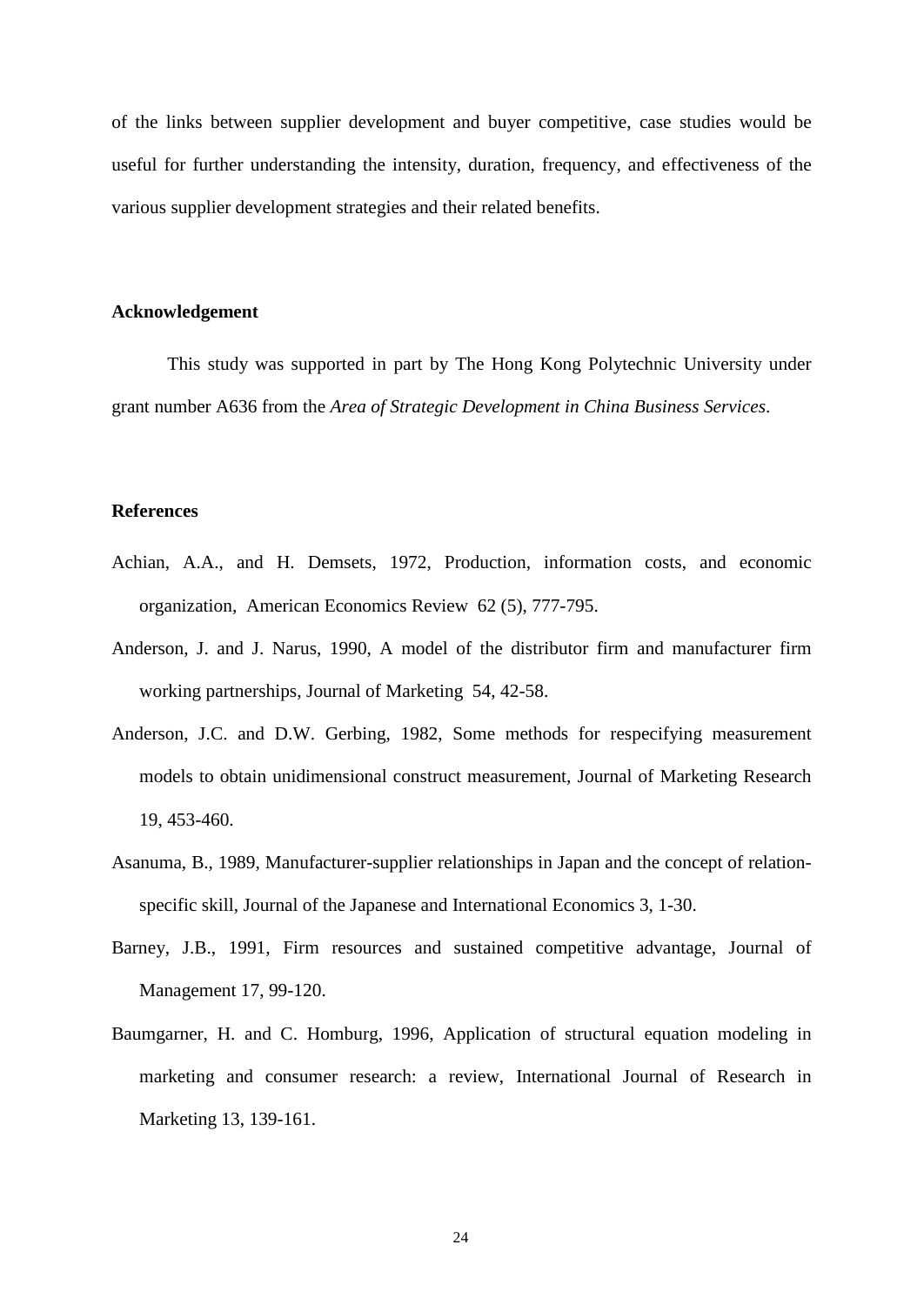Bentler P.M. and C. Chou, 1987, Practical issues in structural modeling, Sociological Methods and Research 16, 78-117.

Brooks, A., 1998, May 7, Operations function, Supply Management (London)

- Burt, D. N., D. W. Dobler, and S. L. Startling, 2003, World Class Supply Management: The Key to Supply Chain Management, New York: McGraw-Hill / Irwin.
- Buvik, A. and K. Gronhaug, 2000, Inter-firm dependence, environmental uncertainty and vertical co-ordination in industrial buyer-seller relationships, Omega, 28 (4), 445-460.
- Campbell, D.T. and D.W. Fiske, 1959, Convergent and discriminant validation by the multitrait-multimethod matrix, Psychology Bulletin 58, 81-105.
- Chau, P.Y.K., 1997, Reexamining a model for evaluating information center success using a structural equation modeling approach, Decision Sciences 28 (2), 309-334.
- Chen, C. T., Lin, C. T., and S. F. Huang, 2006, A fuzzy approach for supplier evaluation and selection in supply chain management, International Journal of Production Economics 102, 289-301.
- Chin, W.W. and P.A. Todd, 1995, On the use, usefulness and ease of use of structural equation modeling in MIS research: a note of caution, MIS Quarterly, June, 237-246.
- Churchill Jr. G.A. , 1979, A paradigm for developing better measures of marketing constructs, Journal of Marketing Research, 16 (Feb.), 64-73.
- Clark, K.B. and T. Fujimoto, 1991, Product Development performance, Harvard Business School Press (Boston, MA).
- Cohen, W.M. and D.A. Levinthal, 1990, Absorptive capacity: a new perspective on learning and innovation, Administrative Science Quarterly 35, 128-152.
- Curkvoic, S., S. Vickery, and C. Droge, 2000, Quality-related action programs: their impact on quality performance and firm performance' Decisions Sciences, 31 (4), 885-905.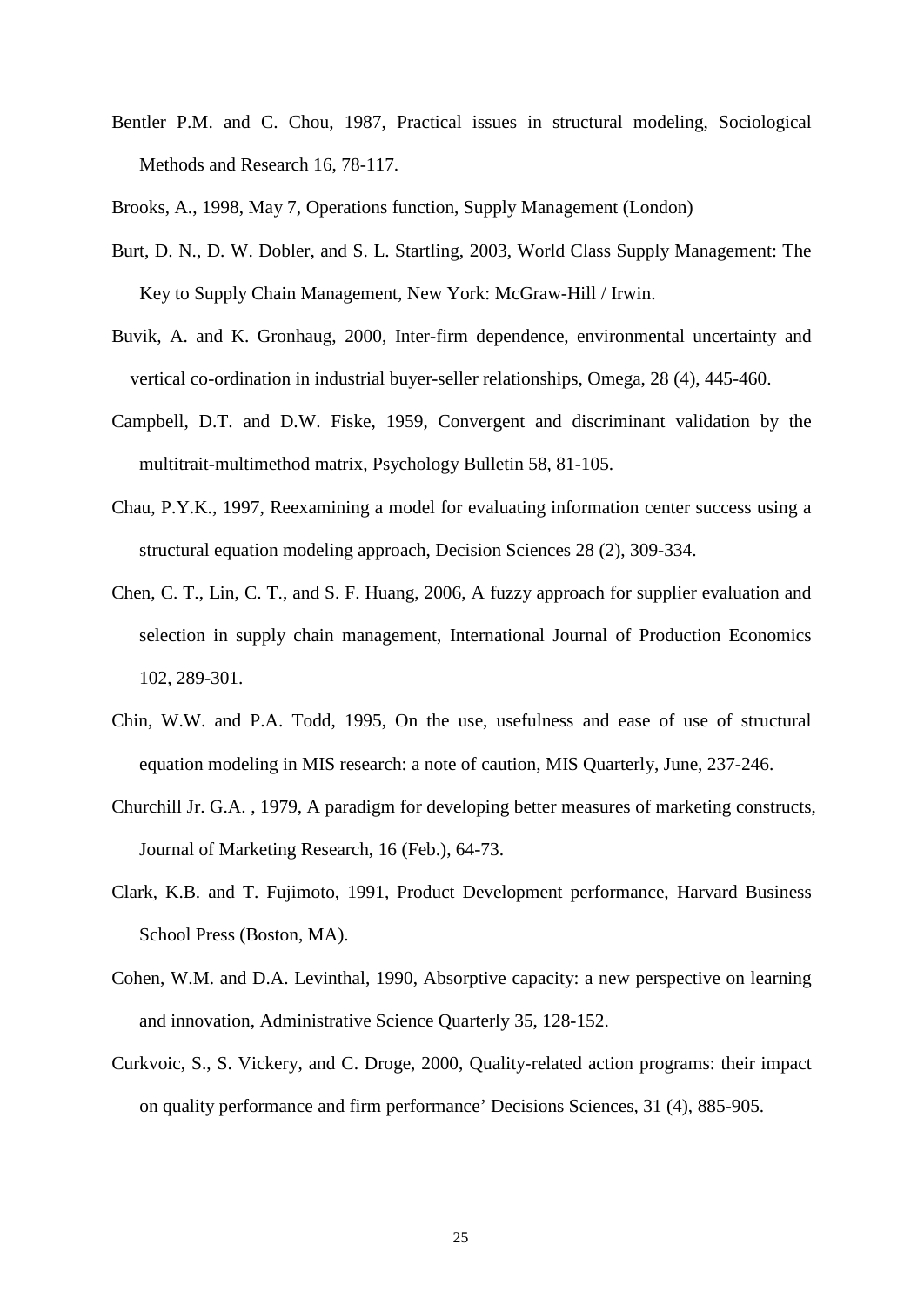- De Toni, A. and G. Nassimebeni, 2000, Just-in-time purchasing: an empirical study of operational practices, supplier development and performance, Omega, 28, 631-651.
- Dean, J. W. Jr. and D.W. Bowen, 1994, Management theory and total quality: improving research and practice through theory development, Academy of Management Review 19 (3), 392-418.
- Deming, W.E., 1986, Out of the Crisis, MIT Center for Advanced Engineering Study, Cambridge (Cambridge, MA.).
- Devellis, R.F. ,1991, Scale Development (SAGE Publications Inc.).
- Doney, P.M. and J.P. Cannon, 1997, An examination of the nature of trust in buyer-seller relationships, Journal of Marketing 61 (April), 35-51.
- Donk, D. P. V. and T. V. D. Vaart, 2005, A case of shared resources, uncertainty and supply chain integration in the process industry, International Journal of Production Economics 96, 97-108.
- Dwyer, F.R., Schurr, P.H. and S. Hh, 1987, Developing buyer-seller relationships, Journal of Marketing 51 (April), 11-27.
- Dyer, J.H., 1996, Specialized supplier networks as a source of competitive advantage: evidence from the auto industry, Strategic Management Journal 17, 271-292.
- Fynes, B., C. Voss and S. de Burca (2005), The impact of supply chain relationship quality on quality performance, International Journal of Production Economics, 96 (3), 339-354.
- Galt, J.D.A. and B.G. Dale, 1991, Supplier development, a British case study, International Journal of Purchasing and Materials Management 27 (1), 16-22.
- Ganesan, S., 1994, Determinants of long-term orientation in buyer-seller relationships, Journal of marketing 58 (April), 1-19.
- Giunipero, L.C., 1990, Motivating and monitoring JIT supplier performance, Journal of Purchasing and Material Management 26(3), 19-25.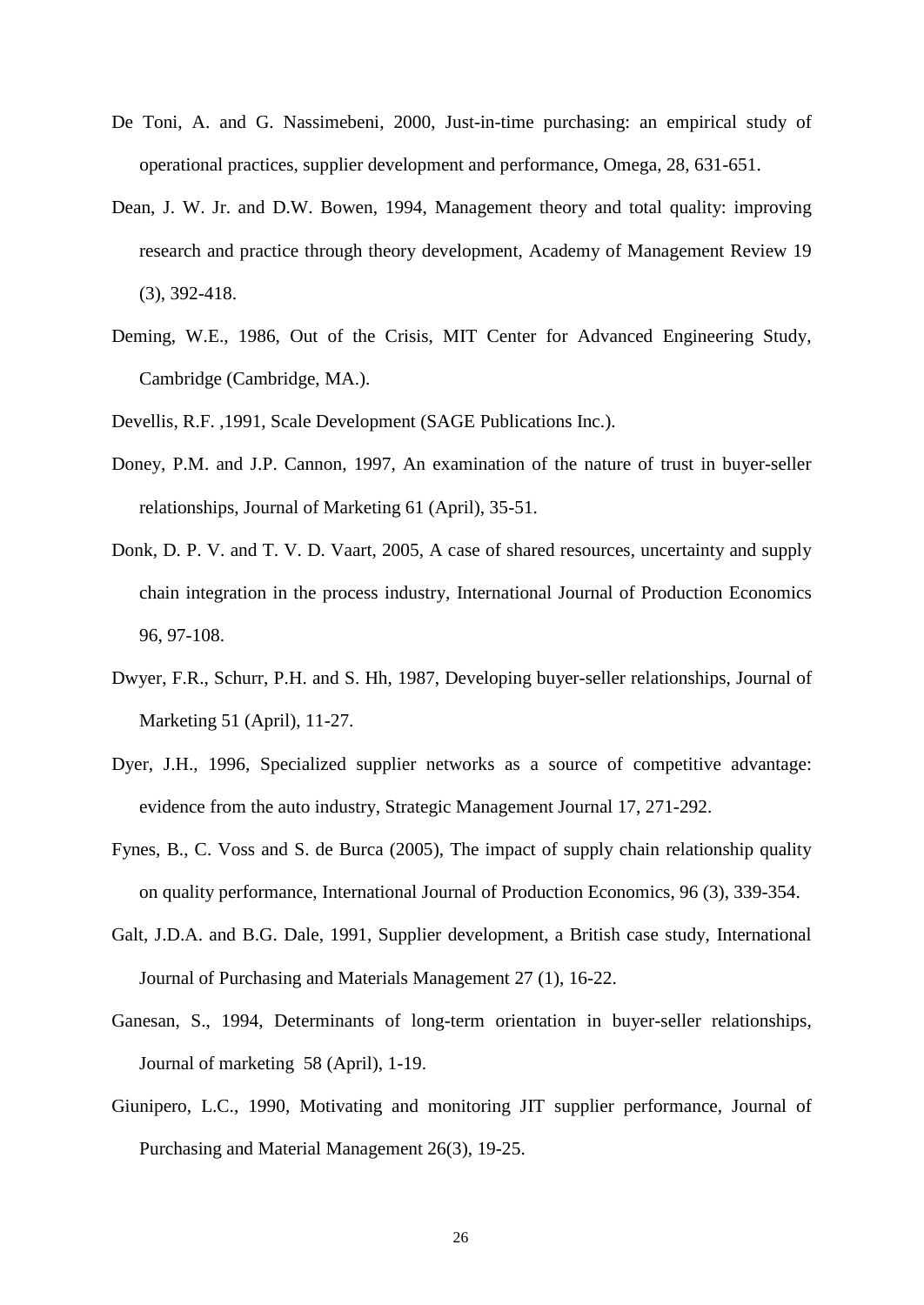- Goffin, K., F. Lemke and M. Szwejczewski, 2006, An exploratory study of 'close' suppliermanufacturer relationships, Journal of Operations Management, 24, 189-209.
- Gunasekaran, A. and E. W. T. Ngai, 2005, Build-to-order supply chain management: a literature review and framework for development, Journal of Operations Management, 23, 423-451.
- Hahn, C.K., Watts, C.A. and J.S. Kim, 1990, The supplier development program: a conceptual model, International Journal of Materials Management 26 (2), 2-7.
- Hair, J.F., Anderson, R.E., Tatham, R.L., and W.C. Black, 1995, 4<sup>th</sup> eds., Multivariate Data Analysis with Readings (Macmillan, New York).
- Harmsen, H., 2000, Company competencies as a network: the role of product development, Journal of Product Innovation Management 17 (3), 194.
- Hartley, J.F. and T.Y. Choi, 1996, Supplier development: customers as a catalyst of process change, Business Horizons 39 (4), 37-44.
- Hayes, R.H. and S.C. Wheelwright, 1984, Restoring our Competitive Edge: Competing Through Manufacturing (New York: Wiley).
- Heide, J.B. and G. John, 1990, Alliances in industrial purchasing: the determinants of joint action in buyer-supplier relationships, Journal of Marketing Research 27 (2), 24-36.
- Hill, C.W.L., 1995, National institutional structured, transaction cost economizing, and competitive advantage: The case of Japan, Organization Science 6 (2), 119-131.
- Hong Kong Electronics Association, 2001, Directory of Hong Kong Electronics Industry (Hong Kong Industry Department, Hong Kong).
- Humphreys, P. K., Li, W. L. and L.Y. Chan, 2004, The impact of supplier development on buyer-supplier performance, Omega: An International Journal of Management Science 32, 131-143.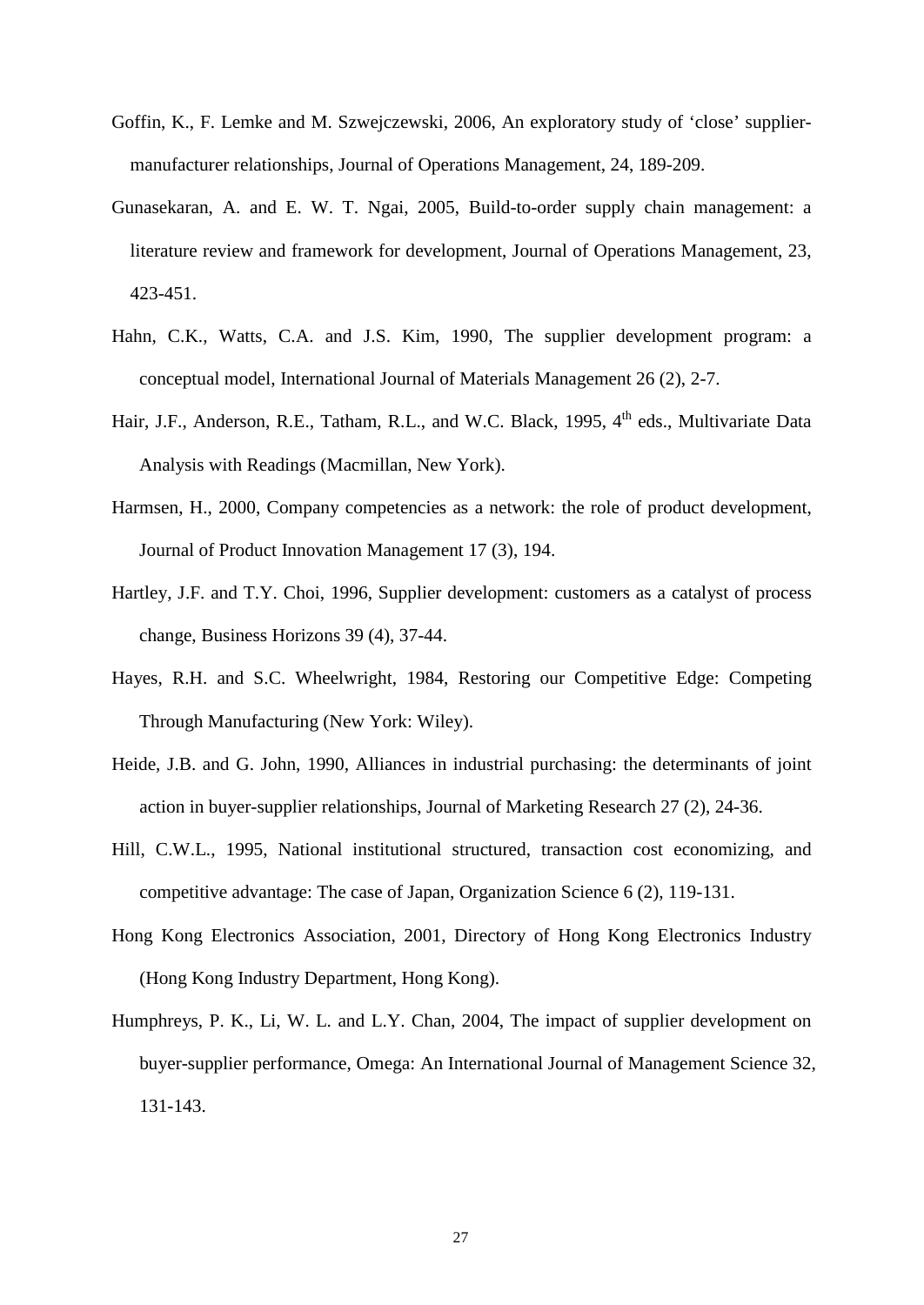- Joshi, A.W. and R.L. Stump, 1999, The contingent effect of specific asset investments on joint action in manufacture-supplier relationships: an empirical test of the moderating role of reciprocal asset investments, uncertainty, and trust, Journal of the Academy of Marketing Science 27 (3), 291-305.
- Kelloway, E.K., 1998, Using LISREL for Structural Equation Modeling, A Researcher's Guide (Sage Publications, Thousand Oaks).
- Krause, D.R. and L.M. Ellram, 1997a, Critical elements of supplier development, European Journal of Purchasing and Supply Management 3 (1), 21-31.
- Krause, D.R., 1997, Supplier development: current practices and outcomes, International Journal of Purchasing and Materials Management 33 (2), 2-19.
- Krause, D.R., 1999, The antecedents of buying firms' efforts to improve suppliers, Journal of Operations Management 17 (2), 205-224.
- Kulmala, H. I., Paranko, J., and E. Uusi-Rauva, 2002, The role of cost management in network relationships, International Journal of Production Economics 79, 33-43.
- Lai, K. H. (2003), Market orientation in quality-oriented organizations and its impact on their performance, International Journal of Production Economics, 84 (1), 17-34.
- Lascelles, D.M. and B.G. Dale, 1989, The buyer-supplier relationship in total quality management, International Journal of Purchasing and Materials Management 25 (3), 10- 19.
- Li, S., B. Ragu-Nathan, T. S. Ragu-Nathan and S. S. Rao, 2006, The impact of supply chain management on competitive advantage and organizational performance, Omega, 34, 107- 124.
- Li, S., S. S. Rao, B. Ragu-Nathan and T. S. Ragu-Nathan, 2005, Development and validation of a measurement instrument for studying supply chain management practices, Journal of Operations Management, 23, 618-641.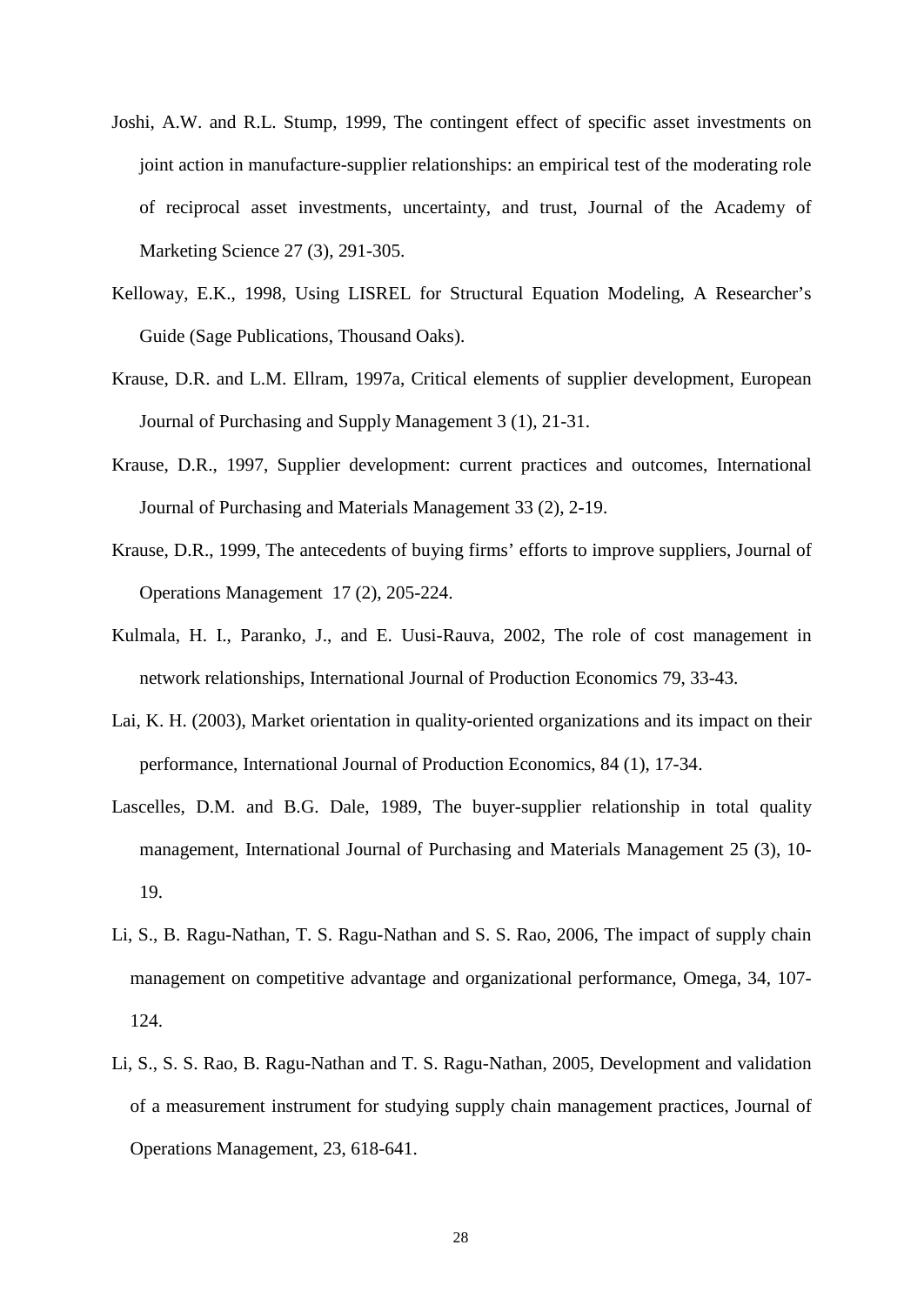- Lin, C., W. Chow, C. N. Madu, C. H. Kuei and P. P. Yu (2005), A structural equation model of supply chain quality management and organizational performance, International Journal of Production Economics, 96 (3), 355-365.
- Liker, J. K. and T. Y. Choi, 2004, Building deep supplier relationships, Harvard Business Review, 82 (12), 104-113.
- Monczka, R.M., Trent, J.T. and T.J. Callahan, 1993, Supply base strategies to maximize supplier performance, International Journal of Physical Distribution & Logistic Management 23 (4), 42-54.
- Moorman, C., Zaltman, G. and R. Deshpande, 1992, Relationship between providers and users of market research: the dynamics of trust within and between organizations, Journal of Marketing Research 29 (August), 314-328.
- Morgan, M.M. and S.D. Hunt, 1994, The commitment-trust theory of relationship marketing, Journal of Marketing 58 (July), 20-38.
- Narasimhan, R. and A. Nair, 2005, The antecedent role of quality, information sharing and supply chain proximity on strategic alliance formation and performance, International Journal of Production Economics, 96 (3), 301-313.
- Newman, R.G. and K.A. Rhee, 1990, A case study of NUMMI and its suppliers, International Journal of Purchasing and Materials Management 26 (4), 15-20.
- Nidumolu, S.R. and G.W. Knotts, 1998, The effects of customizability and reusability on perceived process and competitive performance of software firms, MIS Quarterly 22 (2), 105-137.
- Nishiguchi, T., 1994, Strategic Industrial Sourcing (Oxford University Press, New York).
- Noordewier, T.G., John, G. and J.R. Nevin, 1990, Performance outcomes of purchasing arrangements in industrial buyer-vendor relationships, Journal of Marketing 54 (4), 80-93.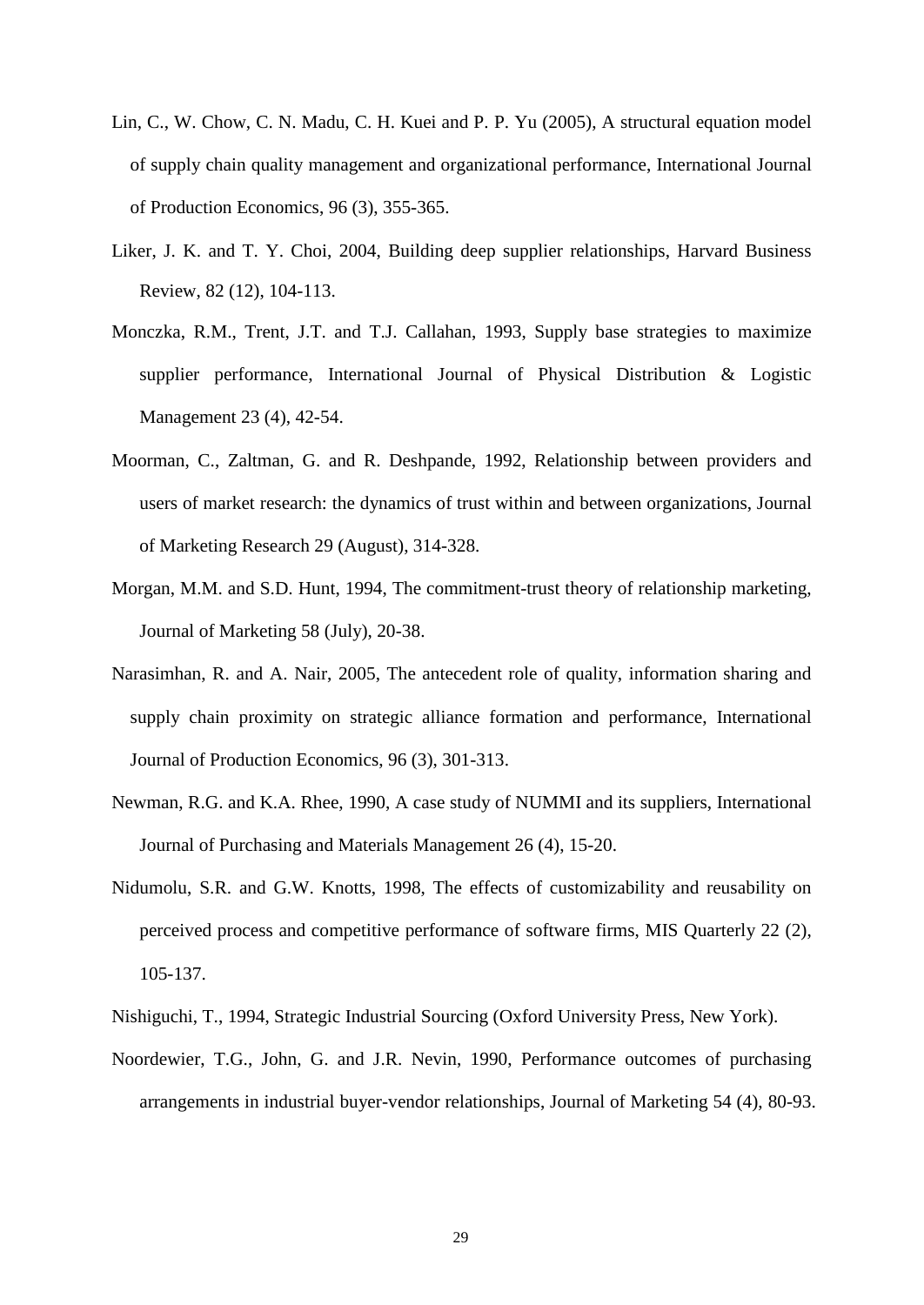- North, D.C., 1990, Institutions, Institutional Change and Economic Performance (Cambridge University Press, Cambridge, UK).
- O'Leary-Kelly S.W. and R.J. Vokurka, 1998, The empirical assessment of construct validity, Journal of Operations Management 16, 387-405.
- Perry, M.K., 1989, Vertical integration, in: R. Schmalensee and R. Willig, eds., Handbook of Industrial Organization (Cambridge University Press, Cambridge, UK).
- Porter, M.E., 1980, Competitive Strategy: Techniques for Analyzing Industries and Competitors (The Free Press, New York).
- Porter, M.E., 1985, Competitive Advantage: Creating and sustaining superior performance (The Free Press, New York).
- Reed, Fiona M. and Kathryn Walsh (2002), Enhancing technological capability through supplier development: a study of the U.K. aerospace industry, IEEE Transactions on Engineering Management, 49 (3), 231-242.
- Robinson, C. J. and M. K. Malhotra (2005), Defining the concept of supply chain quality management and its relevance to academic and industrial practice, International Journal of Production Economics, 96 (3), 315-337.
- Scannell, T. V., S. K. Vickery, and C. L. Droge, 2000, upstream supply chain management and competitive performance in the automotive supply industry, *Journal of Business Logistics*, 21 (1), 23-48.
- Schoemaker, P. and R. Amit ,1994, Investment in strategic assets: Industry and firm level perspectives, in: P. Shrivastava, A. Huff and J. Dutton, eds., Advances in Strategic Management (JAI Press, Greenwich, CT, 10A), 3-33.
- Stalk, G. and T.M. Hout, 1990, Competing Against Time (Free Press, New York).
- Swan, J.E. and J.J. Nolan, 1985, Gaining customer trust: a conceptual guide for the salesperson, Journal of Personal Selling & Sales Management 5 (2), 39-48.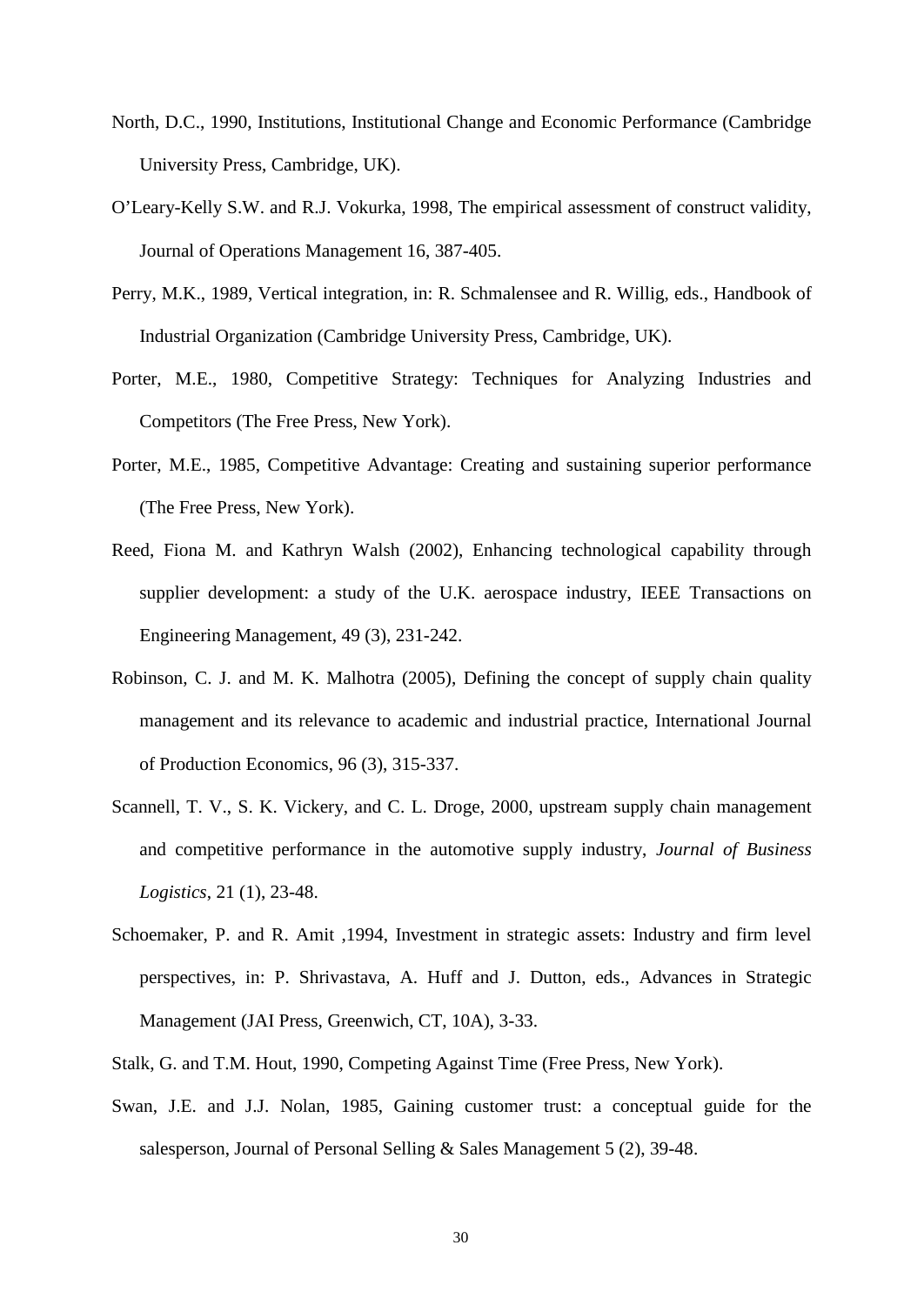- Wagner, B. A., I. Fillis and U. Johansson, 2005, An exploratory study of SME local sourcing and supplier development in the grocery retail sector, International Journal of Retail and Distribution Management, 33 (10), 716-734.
- Watts, C.A. and C.K. Hahn, 1993, Supplier development program: an empirical analysis, International Journal of Purchasing and Materials Management 29 (2), 11-17.
- Westney, D.E. and K. Sakakibara, 1986, The role of Japan-based R&D in global technology strategy, in: M. Hurowitch, ed., Technology in the Modern Corporation (Pergamon, London), 217-232.
- Williamson, O.E., 1985, The Economic Institutions of Capitalism: Firms, Markets, Relational Contracting (The Free Press, New York).
- Womack, J.P., Jones, D.T. and D. Roos, 1990, The Machine that Changed the World: The Story of Lean Production (Harper Collins, New York).
- Yeung, A.C.L., 1999, Quality Management System and Its Association with Organizational Performance, Unpublished thesis for Ph.D. degree, The University of Hong Kong.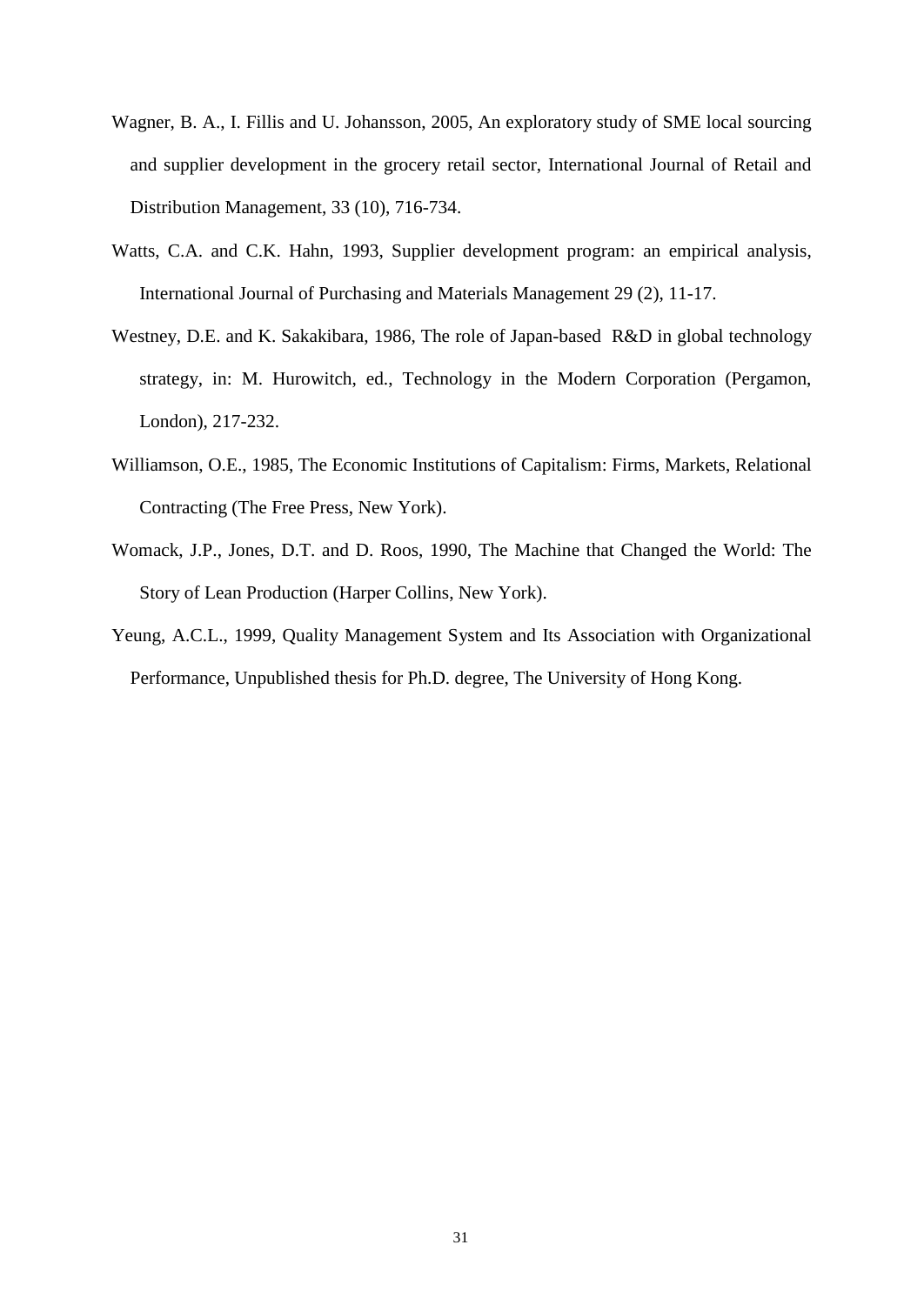

Figure 1. The proposed model of linking supplier development to buyer competitive advantage



Figure 2. The measurement model for exogenous constructs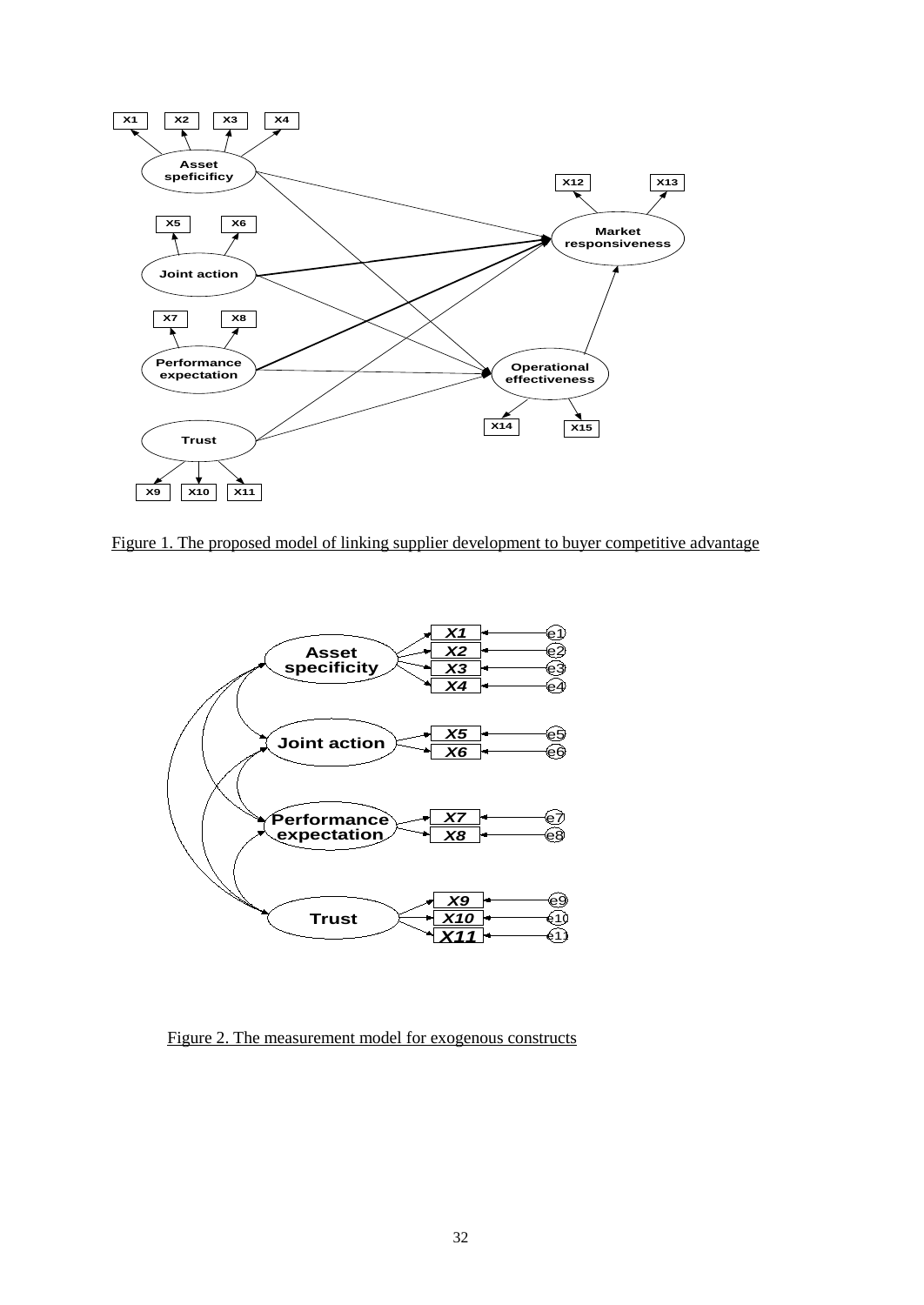

Figure 3. The measurement model for endogenous constructs



Figure 4. Structural model A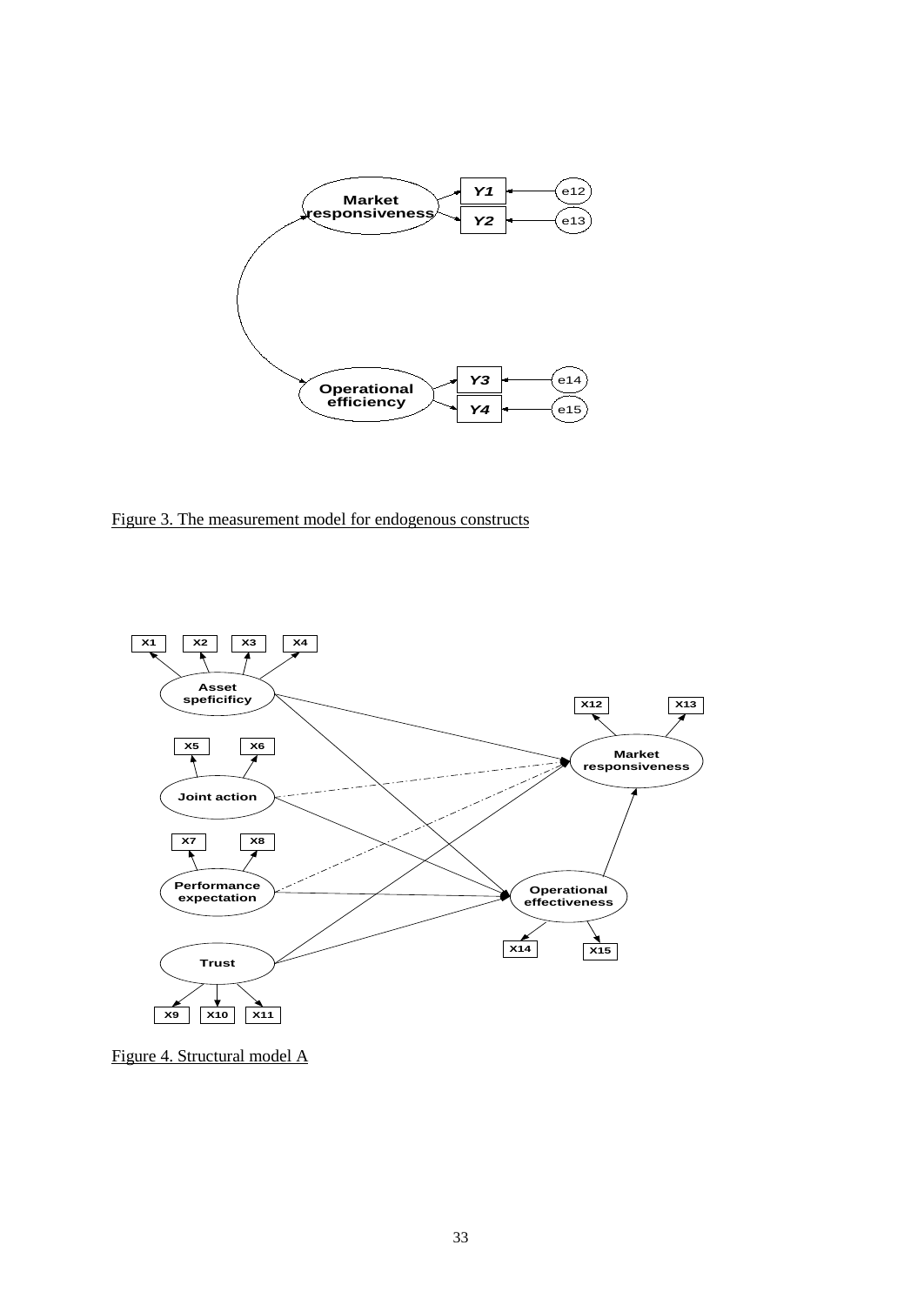

Figure 5. Structural model B



Figure 6. Structural model C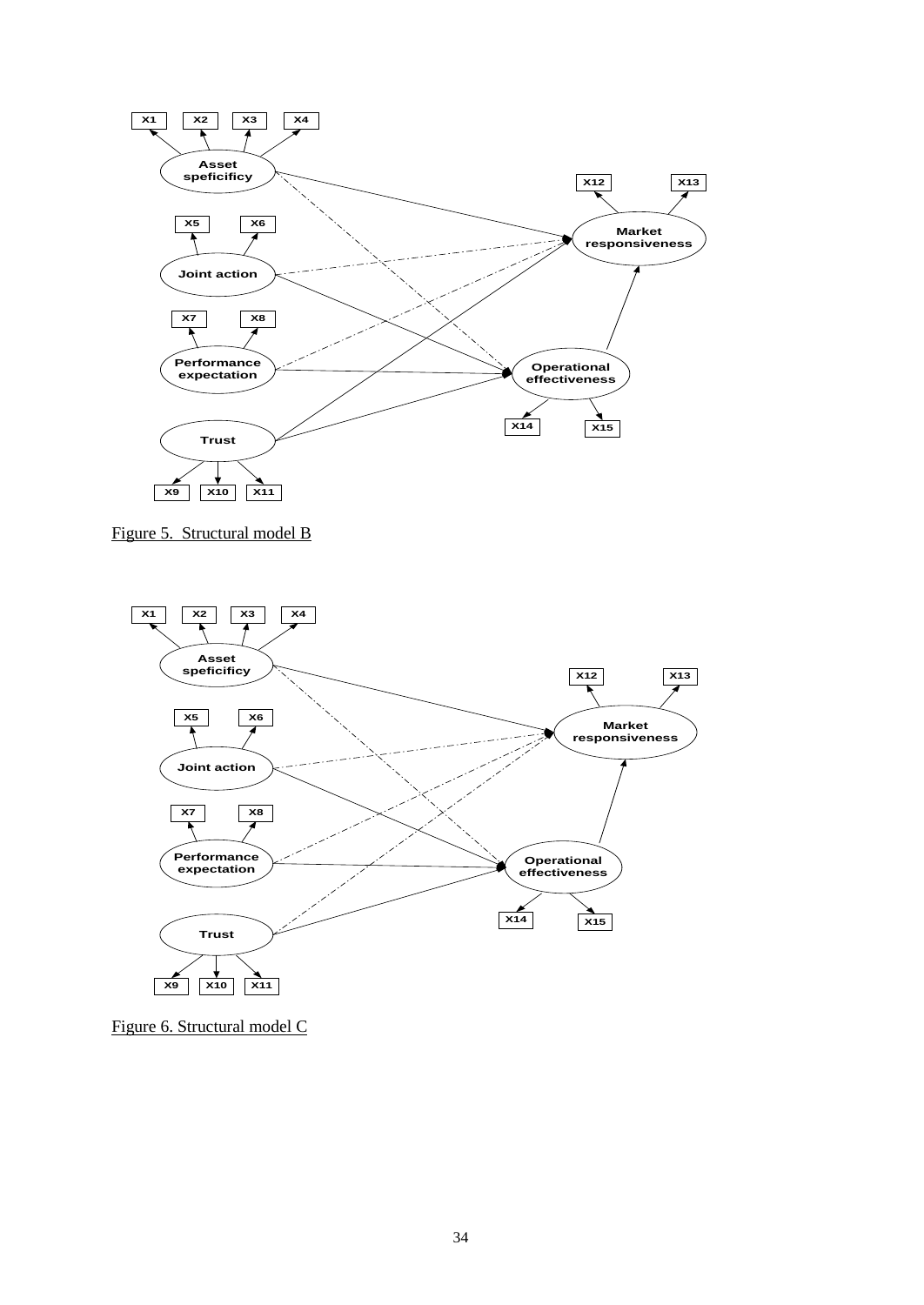

Figure 7. Structural model D



Figure 8. The final structural model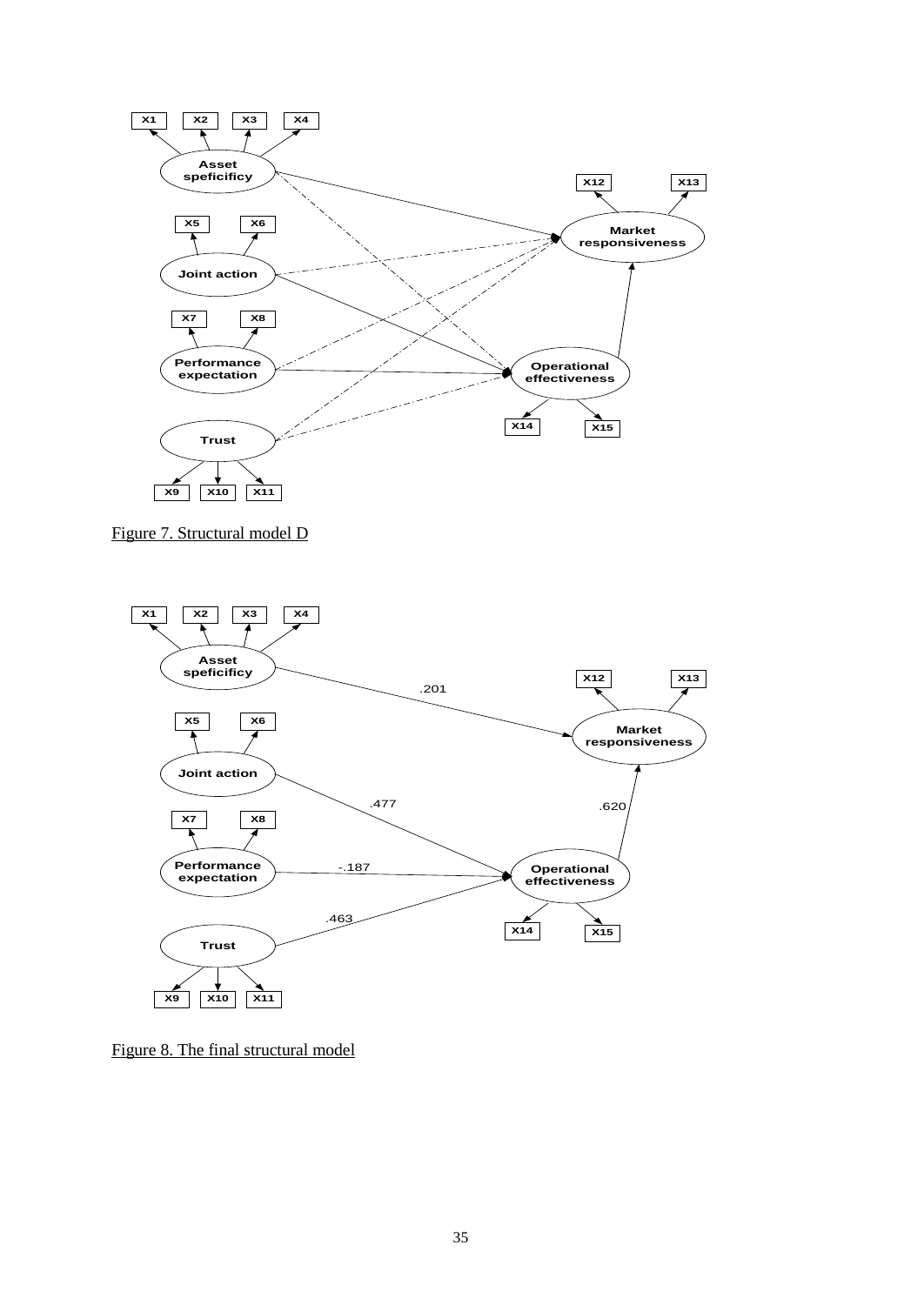| Characteristic            | Frequency | Per cent of sample |
|---------------------------|-----------|--------------------|
| Gross Annual Sales (US\$) |           |                    |
| $<$ \$10M                 | 26        | 18.3               |
| \$10-100M                 | 48        | 33.8               |
| \$100-500M                | 41        | 28.9               |
| \$500-1,000M              | 20        | 14.1               |
| $>$ \$1billion            | 7         | 4.9                |
|                           |           |                    |
| Number of Employees       |           |                    |
| < 50                      | 39        | 27.5               |
| 51-200                    | 22        | 15.5               |
| 201-500                   | 19        | 13.4               |
| 501-1,000                 | 22        | 15.5               |
| >1,000                    | 40        | 27.9               |

Table 1. Selected characteristics of the sample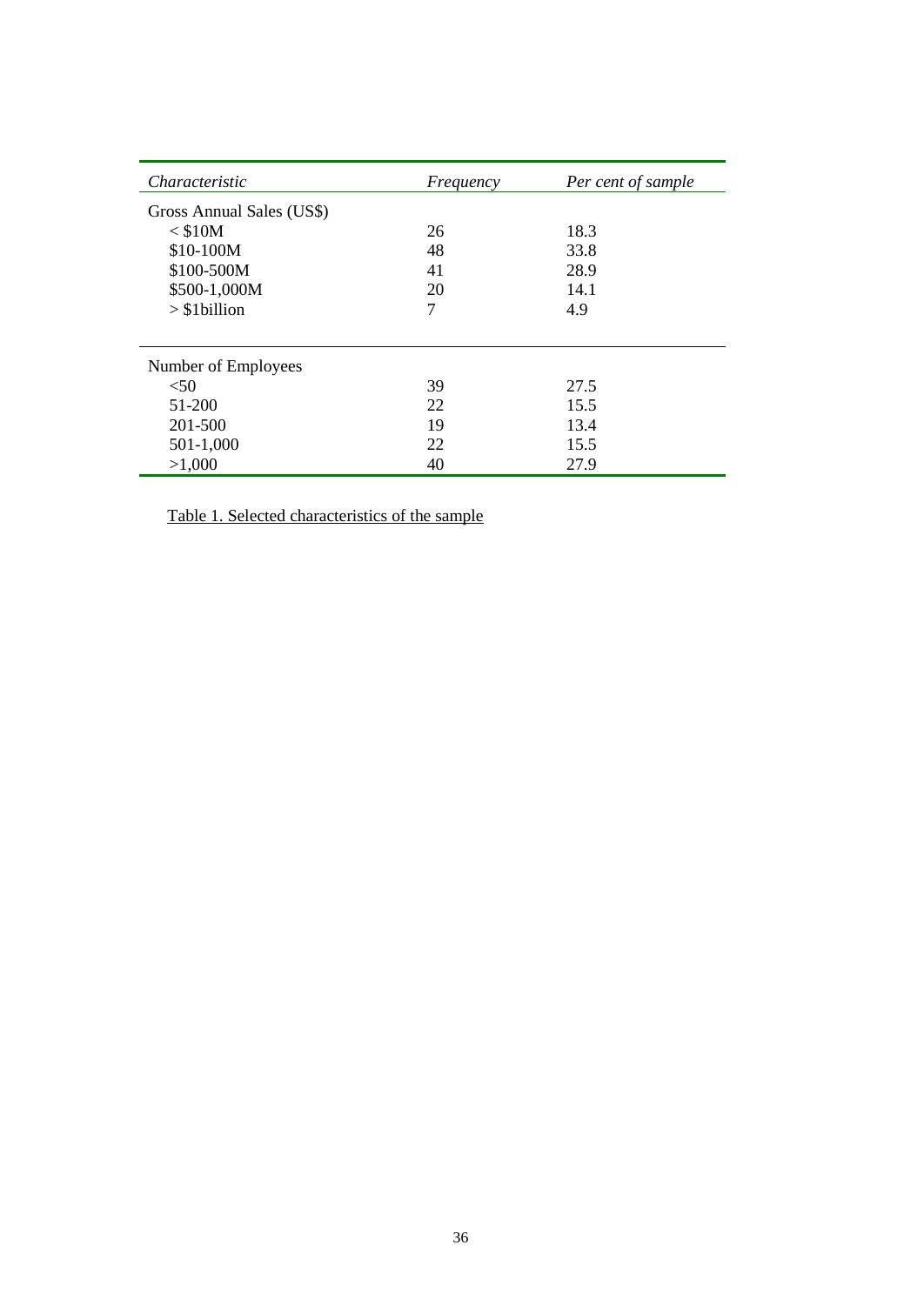| Indicator                                     | Mean | Std.      | Min.           | Max.             |
|-----------------------------------------------|------|-----------|----------------|------------------|
|                                               |      | Deviation |                |                  |
| <b>Asset specificity</b>                      |      |           |                |                  |
| Provide training                              | 3.67 | 1.605     | 1              | 7                |
| Provide support personnel                     | 2.97 | 1.650     | 1              | $\boldsymbol{7}$ |
| Provide equipment or tools                    | 2.21 | 1.477     | 1              | $\overline{7}$   |
| Provide capital for new investments           | 4.28 | 1.522     | 1              | $\overline{7}$   |
| <b>Joint action</b>                           |      |           |                |                  |
| Eliminate non-value activities                | 1.34 | 1.602     | 1              | $\tau$           |
| Supplier participates in buyer product design | 3.33 | 1.721     | 1              | 7                |
| <b>Performance expectation</b>                |      |           |                |                  |
| Increase supplier performance goals           | 4.85 | 1.347     | 1              | 7                |
| Recognize supplier progress                   | 3.28 | 1.656     | 1              | 7                |
|                                               |      |           |                |                  |
| <b>Trust</b>                                  |      |           |                |                  |
| Believe the information provided by the       | 5.24 | .807      | 3              | 7                |
| supplier                                      |      |           |                |                  |
| The supplier is concerned that our business   | 5.15 | .922      | $\overline{2}$ | 7                |
| succeeds                                      |      |           |                |                  |
| The supplier keeps our interests in mind      | 5.11 | .980      | $\overline{2}$ | 7                |
|                                               |      |           |                |                  |
| <b>Market responsiveness</b>                  |      |           |                |                  |
| The products can be produced faster           | 4.99 | 1.255     | 1              | 7                |
| Responsiveness in the market has<br>been      | 4.70 | 1.259     | 1              | $\overline{7}$   |
| improved.                                     |      |           |                |                  |
|                                               |      |           |                |                  |
| <b>Operational effectiveness</b>              |      |           |                |                  |
| Have helped to reduce product cost            | 5.11 | 1.130     | $\overline{c}$ | 7                |
| Have helped to improve product quality        | 5.26 | 1.083     | $\overline{2}$ | 7                |

Table 2. Basic and descriptive statistical information about the original data

| Goodness of fit measure                    | Criterion    | Measurement<br>model<br>for |
|--------------------------------------------|--------------|-----------------------------|
|                                            |              | exogenous constructs        |
| Chi-square $(\chi^2)$                      |              | 46.567                      |
| Level of significance of Chi-square (P)    | $P \geq .05$ | .160                        |
| Chi-square/degree of freedom $(\chi^2/df)$ | $\leq 3.0$   | 1.225 $(df = 38)$           |
| Goodness of fit Index (GFI)                | $\geq .90$   | .944                        |
| Adjusted Goodness of fit Index (AGFI)      | $\geq .80$   | .903                        |
| Normed Fit Index (NFI)                     | $\geq .90$   | .928                        |
| Comparative Fit Index (CFI)                | $\geq .90$   | .986                        |
| Root Mean Square Residual (RMSR)           | $\leq .10$   | .009                        |

Table 4. The goodness of fit indices for the measurement model of exogenous constructs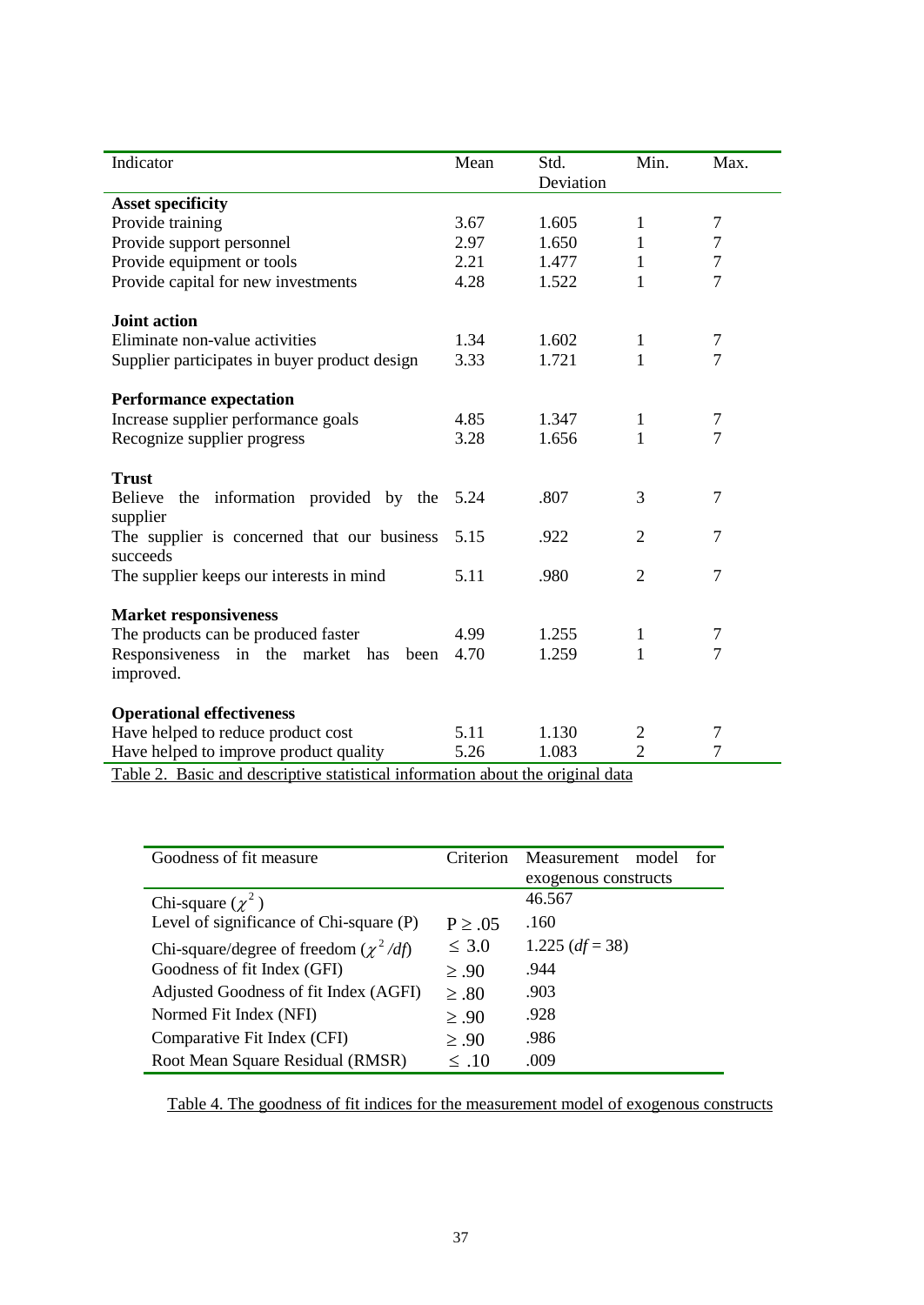| Goodness of fit measure                    | Criterion    | Measurement<br>model<br>for<br>endogenous constructs |
|--------------------------------------------|--------------|------------------------------------------------------|
| Chi-square $(\chi^2)$                      |              | 1.563                                                |
| Level of significance of Chi-square (P)    | $P \geq .05$ | .211                                                 |
| Chi-square/degree of freedom $(\chi^2/df)$ | $\leq 3.0$   | 1.563 $(df=1)$                                       |
| Goodness of fit Index (GFI)                | > 0.90       | .995                                                 |
| Adjusted Goodness of fit Index (AGFI)      | $\geq .80$   | .945                                                 |
| Normed Fit Index (NFI)                     | $\geq .90$   | .993                                                 |
| Comparative Fit Index (CFI)                | > 0.90       | .998                                                 |
| Root Mean Square Residual (RMSR)           | $\leq .10$   | .004                                                 |

Table 4. The goodness of fit indices for the measurement model of endogenous constructs

| Indicator                              |         |         |         |         |
|----------------------------------------|---------|---------|---------|---------|
|                                        | Loading | Loading | Loading | Loading |
| <b>Asset specificity</b>               |         |         |         |         |
| Provide training                       | .767    |         |         |         |
| Provide support personnel              | .805    |         |         |         |
| Provide equipment or tools             | .770    |         |         |         |
| Provide capital for new investments    | .690    |         |         |         |
| Joint action                           |         |         |         |         |
| Eliminate non-value activities         |         | .790    |         |         |
| Supplier participates in buyer product |         | .622    |         |         |
| design                                 |         |         |         |         |
| <b>Performance expectation</b>         |         |         |         |         |
| Increase supplier performance goals    |         |         | .489    |         |
| Recognize supplier progress            |         |         | .631    |         |
| <b>Trust</b>                           |         |         |         |         |
| Believe the information provided by    |         |         |         | .820    |
| the supplier                           |         |         |         |         |
| The supplier is concerned that our     |         |         |         | .816    |
| business succeeds                      |         |         |         |         |
| The supplier keeps our interests in    |         |         |         | .689    |
| mind                                   |         |         |         |         |

Table 5. The reliability values for the measurement model of endogenous constructs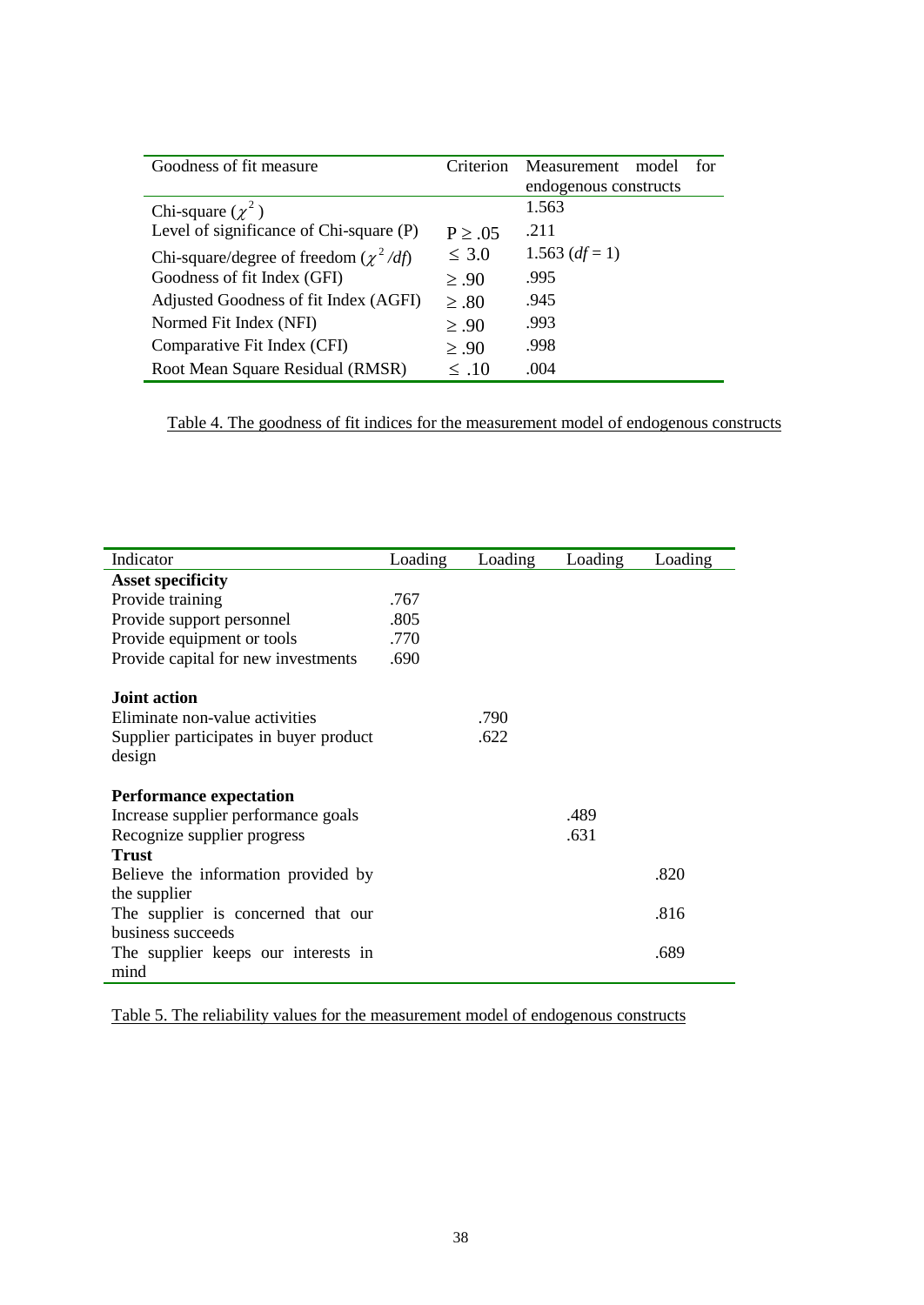| Indicator                              | Loading | Loading |
|----------------------------------------|---------|---------|
| <b>Market responsiveness</b>           |         |         |
| The products can be produced faster    | .907    |         |
| Responsiveness in the market has been  | .740    |         |
| improved.                              |         |         |
|                                        |         |         |
| <b>Operational effectiveness</b>       |         |         |
| Have helped to reduce product cost     |         | .909    |
| Have helped to improve product quality |         | .796    |
|                                        |         |         |

Table 6. The reliability values for the measurement model of endogenous constructs

| Construct                                                   |         |       | 3     |       |       | n     |
|-------------------------------------------------------------|---------|-------|-------|-------|-------|-------|
| 1. Asset specificity                                        | 1.000   |       |       |       |       |       |
| 2. Joint action                                             | .589    | 1.000 |       |       |       |       |
| 3. Performance expectation                                  | .517    | .671  | 1.000 |       |       |       |
| 4. Trust                                                    | $-.026$ | .117  | .239  | 1.000 |       |       |
| 5. Market responsiveness                                    | .177    | .390  | .453  | .318  | 1.000 |       |
| 6. Operational effectiveness                                | .123    | .284  | .328  | .352  | .563  | 1.000 |
| Table 7. Correlations between constructs as output from CFA |         |       |       |       |       |       |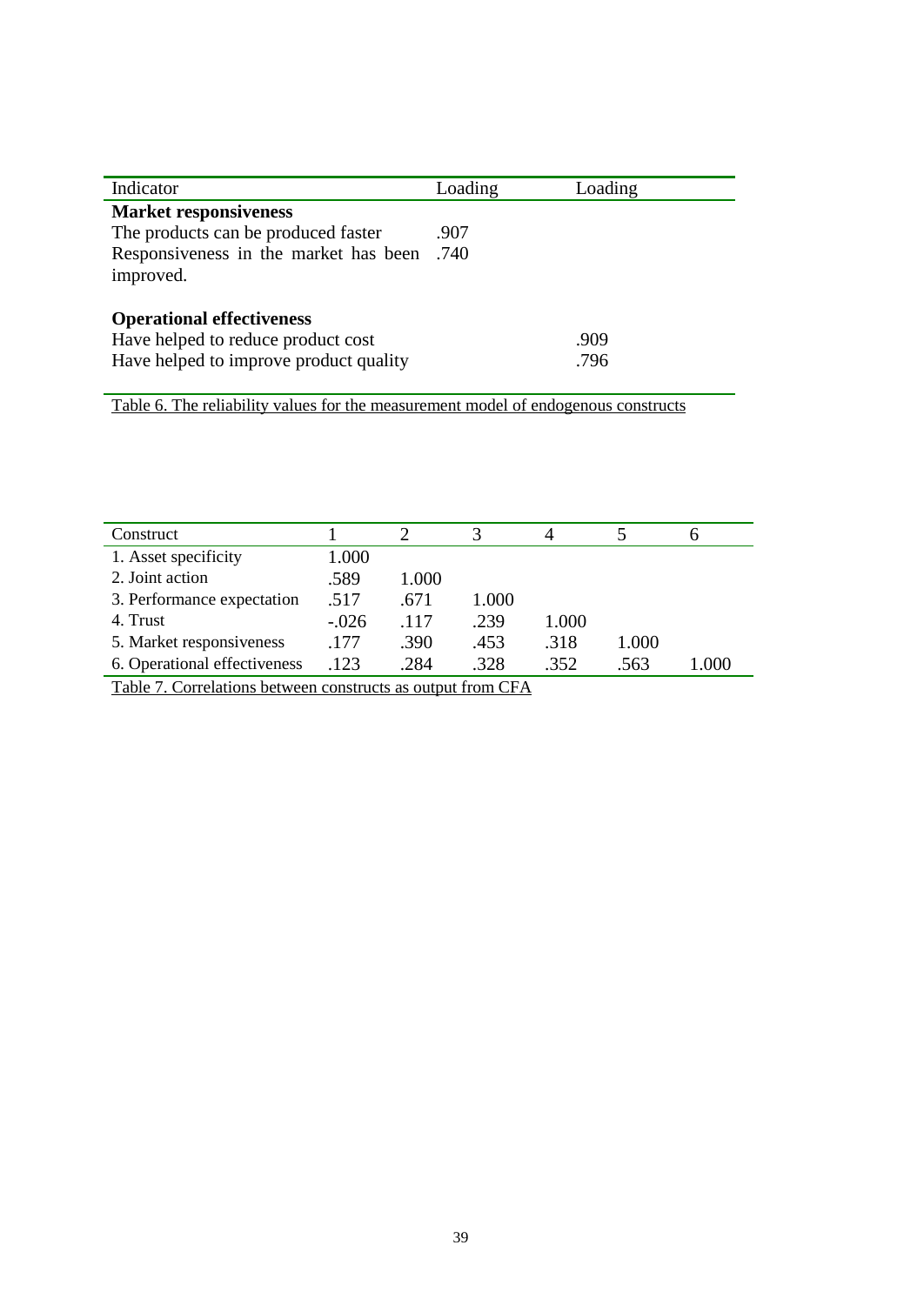| Goodness of fit measure                    | Criterion   | Model A | Model B | Model C | Model D |
|--------------------------------------------|-------------|---------|---------|---------|---------|
| <b>Absolute fit measurements</b>           |             |         |         |         |         |
| Chi-square $(\chi^2)$                      |             | 91.508  | 92.608  | 93.751  | 143.153 |
| Degrees of freedom $(df)$                  |             | 77      | 78      | 79      | 80      |
| Level of significance of Chi-square        | $P \ge .05$ | .124    | .124    | .123    | .001    |
| Chi-square/degree of freedom $(\chi^2/df)$ | $\leq 3.0$  | 1.188   | 1.187   | 1.187   | 1.789   |
| Goodness of fit Index (GFI)                | $\geq .90$  | .921    | .920    | .920    | .881    |
| Root Mean Square Residual (RMSR)           | $\leq .10$  | .011    | .012    | .013    | .031    |
| Absolute fit measure                       |             |         |         |         |         |
| Normed Fit Index (NFI)                     | $\geq .90$  | .906    | .905    | .903    | .853    |
| Comparative Fit Index (CFI)                | $\geq .90$  | .983    | .983    | .983    | .928    |
| Adjusted Goodness of fit Index (AGFI)      | $\geq .80$  | .877    | .878    | .879    | .823    |
| Parsimonious fit measure                   |             |         |         |         |         |
| Parsimony Normed Fit Index (PNFI)          |             | .664    | .672    | .680    | .658    |
| Parsimony Goodness of Fit Index (PGFI)     |             | .591    | .598    | .606    | .595    |

Table 7. The goodness of fit measures of competing structural models